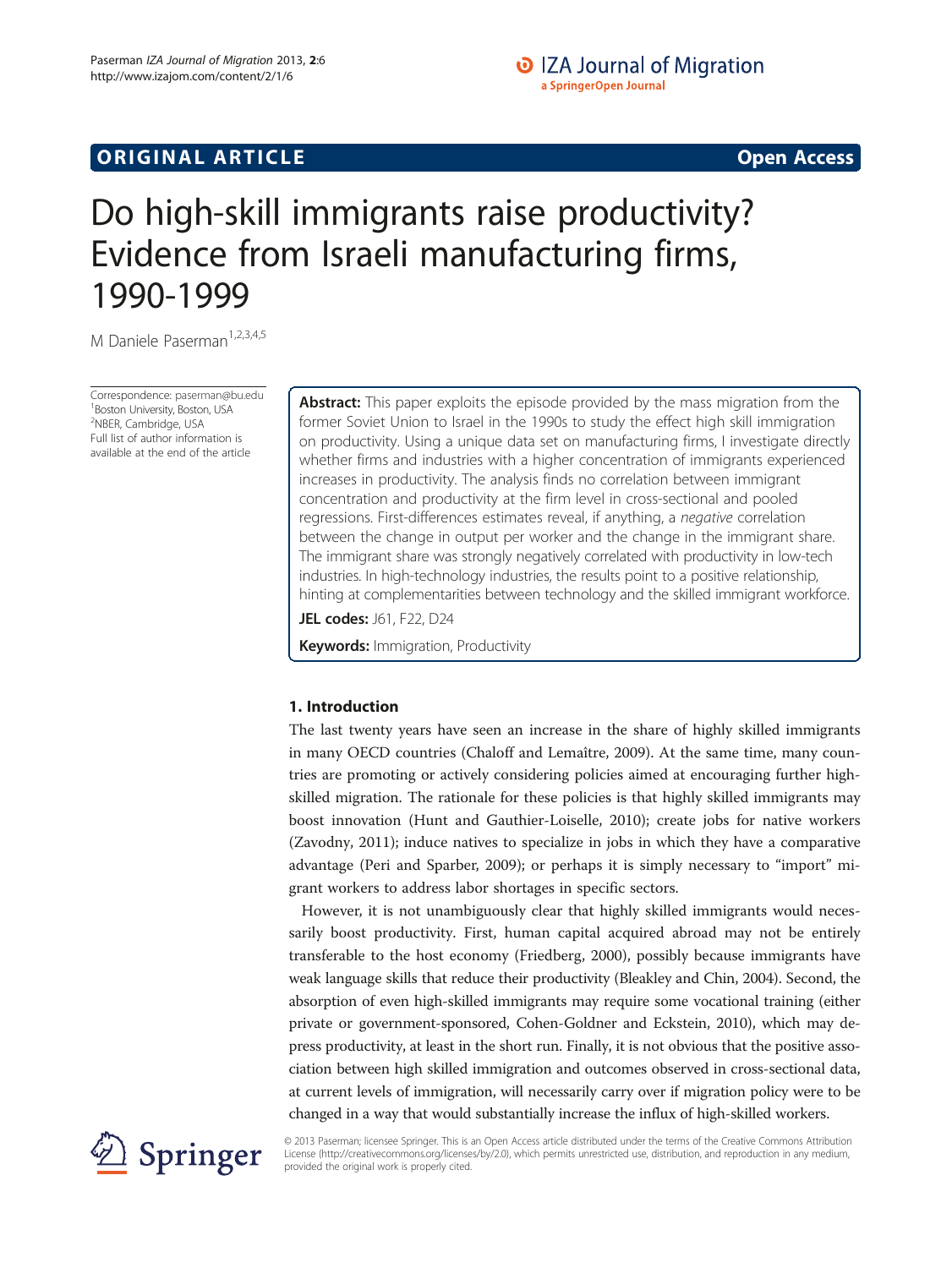In this paper, I investigate whether a large and sudden influx of high-skilled workers increases productivity, exploiting the unique episode provided by the mass migration from the Former Soviet Union (FSU) to Israel during the 1990s. From the last quarter of 1989 until 2001, over 1 million immigrants from the Former Soviet Union (FSU) arrived in Israel, increasing its population and labor force by extraordinary rates. At the peak of the immigration wave in 1990 and 1991, over 330 thousand FSU Jews immigrated to Israel, increasing Israel's potential labor force by 8 percent and its population by 15 percent. In addition to its size, another unique aspect of this immigration wave is that many of the immigrants were highly educated. About 60 percent of the FSU immigrants who arrived between 1989-1990 were college-educated and almost one-fourth were college graduates. In contrast, only about 30 percent of the native Israeli Jews in 1990 were college educated, and 12 percent were college graduates.

I use a unique data set on Israeli manufacturing firms and investigate directly whether firms and industries with a higher concentration of immigrants experienced increases in productivity. The analysis is carried out by running conventional production function regressions, where the share of immigrants is treated as an additional right hand side variable. This econometric specification is obtained directly from microeconomic principles if one assumes a Cobb-Douglas production function, perfect substitutability between native and immigrant labor, and possible differences in the efficiency units of labor provided by native and immigrant workers. The coefficient on the share of immigrants will be positive if immigrant workers are more productive (because they are more educated, innovative, inherently more hard-working, or other reasons) and negative if immigrants are less productive (because of language barriers, low transferability of human capital, or other reasons). Thus, the model directly nests the two competing theories about the effect of high-skill immigration on productivity.

The analysis reveals a number of interesting results. First, despite their high levels of formal education, immigrants were initially employed in low-skill occupations, and moved up the occupational ladder only a number of years after arrival. This is consistent with evidence from other studies that used individual-level data (Weiss et al., [2003](#page-30-0); Eckstein and Weiss, [2002](#page-29-0) and [2004\)](#page-29-0). Second, a firm's immigrant share in 1993, shortly after the peak of the immigration wave, can be predicted by a number of preimmigration firm characteristics: firms that in 1990 had a high capital/labor ratio, paid low wages and were in industries with a low-educated workforce employed a relatively high share of immigrants. By 1997, many of these correlations were weakened or reversed. Third, in cross-sectional and pooled OLS production function regressions, I find no evidence that the immigrant share is correlated with productivity. Firstdifferences estimates reveal, if anything, a negative correlation between the change in output per worker and the change in the immigrant share. Fourth, the immigrant share was strongly negatively correlated with productivity in low-tech industries. In high-tech industries, the results are somewhat mixed, but tend to point to a positive relationship, hinting at complementarities between technology and the skilled immigrant workforce.

One potential shortcoming with this analysis is that immigrants do not sort themselves across firms randomly, casting doubt on whether the coefficients can be given a causal interpretation. While this is a legitimate concern, it should also not be exaggerated. First, the first evidence points to little or no relationship between the share of immigrants in a firm in 1993 and pre-immigration productivity levels. Second, I can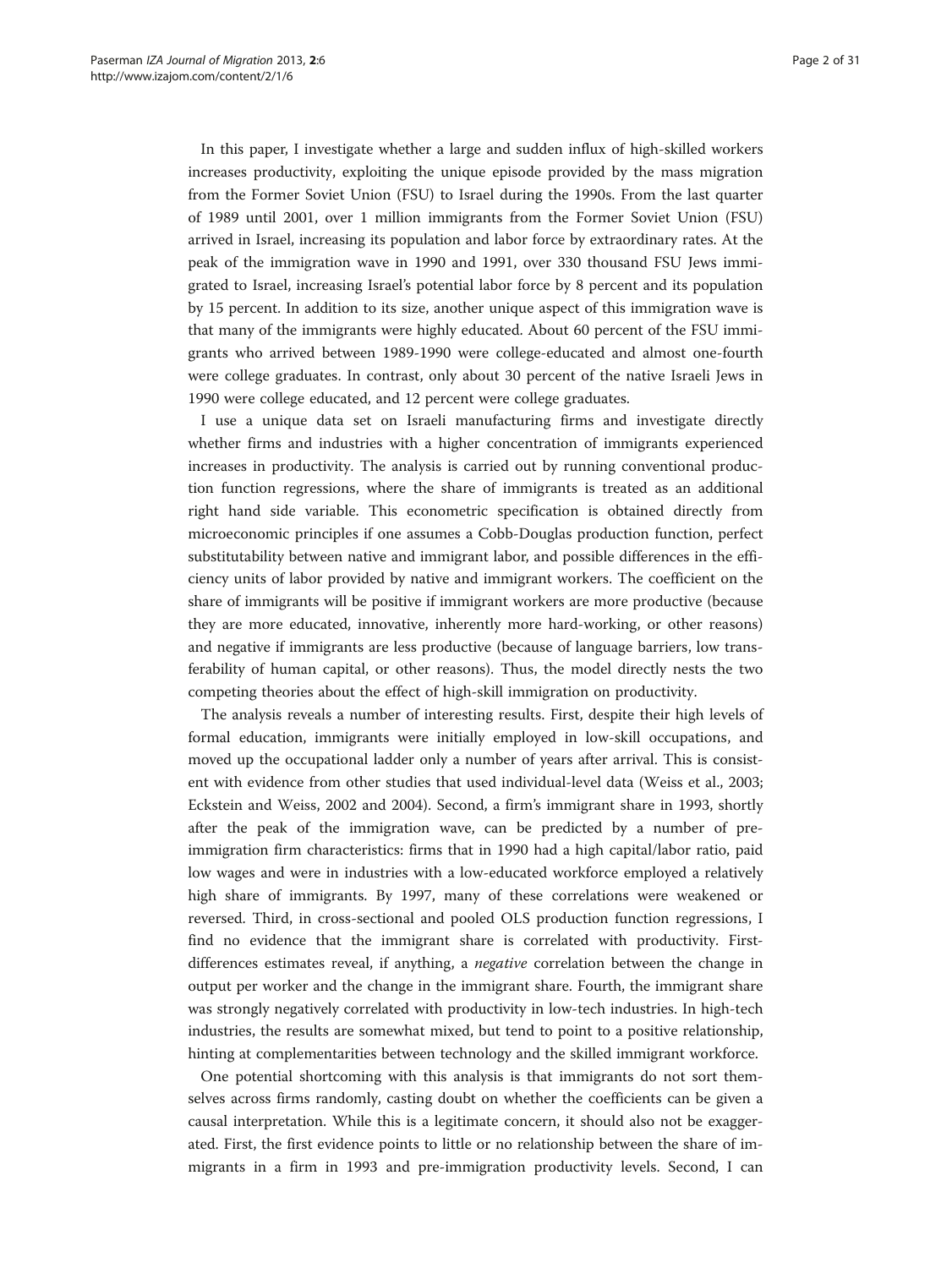supplement the firm-level analysis with an industry-level analysis, which makes it possible to address the potential endogeneity of the key right-hand-side variable using an instrumental variable strategy. The instrument for the actual immigrant share is the immigrant share predicted solely by the total number of immigrants in the post-1989 period and the distribution of immigrants across industries in 1983. This industry-level analysis also allows me to investigate whether there were any knowledge spillovers at the industry level. Both the OLS and IV results confirm the findings of the firm-level analysis, namely that there is no evidence of a productivity-enhancing effect of immigration. Finally, even if the concerns about endogeneity are not completely assuaged, the relationship between immigration (and high-skill immigration in particular) and productivity has received so little attention in the literature, that even a purely descriptive/correlational analysis represents an important contribution to our knowledge.

The rest of the paper is structured as follows: the next Section connects the paper to the existing literature on immigration and productivity, and other related areas. Section [3](#page-3-0) presents some general macroeconomic trends in the Israeli economy between 1970 and 1999, and in the manufacturing sector in particular. Section [4](#page-5-0) describes the data. Section [5](#page-8-0) discusses the distribution of immigrants across firms and industries in 1993 and 1997. Section [6](#page-14-0) presents the basic estimates of the production function, as well as additional robustness tests and specification tests. Section [7](#page-23-0) concludes.

#### 2. Literature review

The paper makes contributions to five different strands of literature. First, it is one of the first studies to look directly at the relationship between immigration and productivity. Using state-level data from the United States, Quispe-Agnoli and Zavodny ([2002](#page-30-0)) find that labor productivity increased more slowly in states that attracted a larger share of immigrants in the 1980s, both in low-skill and high-skill industries; on the other hand, Peri [\(2012\)](#page-30-0), also using U.S. data, but focusing more on the long-run impact, finds that immigration had a strong positive association with total factor productivity and a negative association with the high skill-bias of production technologies. Studies from other countries have also reached contrasting conclusions: Kangasniemi et al. [\(2012\)](#page-29-0) find that immigration made a negative contribution to labor productivity growth in Spain, and a negative but negligible contribution in the UK, as well as mixed effects on total factor productivity. Huber et al. [\(2010](#page-29-0)) analyze productivity at the sectoral level in 12 EU countries, and find little evidence to suggest that migrants on the whole have raised productivity, although high-skilled migrants do appear to play a positive role in productivity developments in skill-intensive industries. The current study arguably improves on the existing literature because of the focus on high skill immigration, and because it exploits information on immigrant concentration at the firm level, a unique feature of my data set.

Second, this paper joins the growing the literature that attempts to understand how firms and industries respond to migration waves. Lewis ([2003](#page-29-0)) finds that relative labor supply shocks have little effect on the local industry mix; instead, industries respond to these shocks by changing their relative factor intensities. Lewis [\(2011\)](#page-29-0) further corroborates these findings by showing that in markets with a higher availability of less-skilled labor, manufacturing plants are less likely to introduce automated production techniques. Lewis argues that these endogenous changes in production techniques may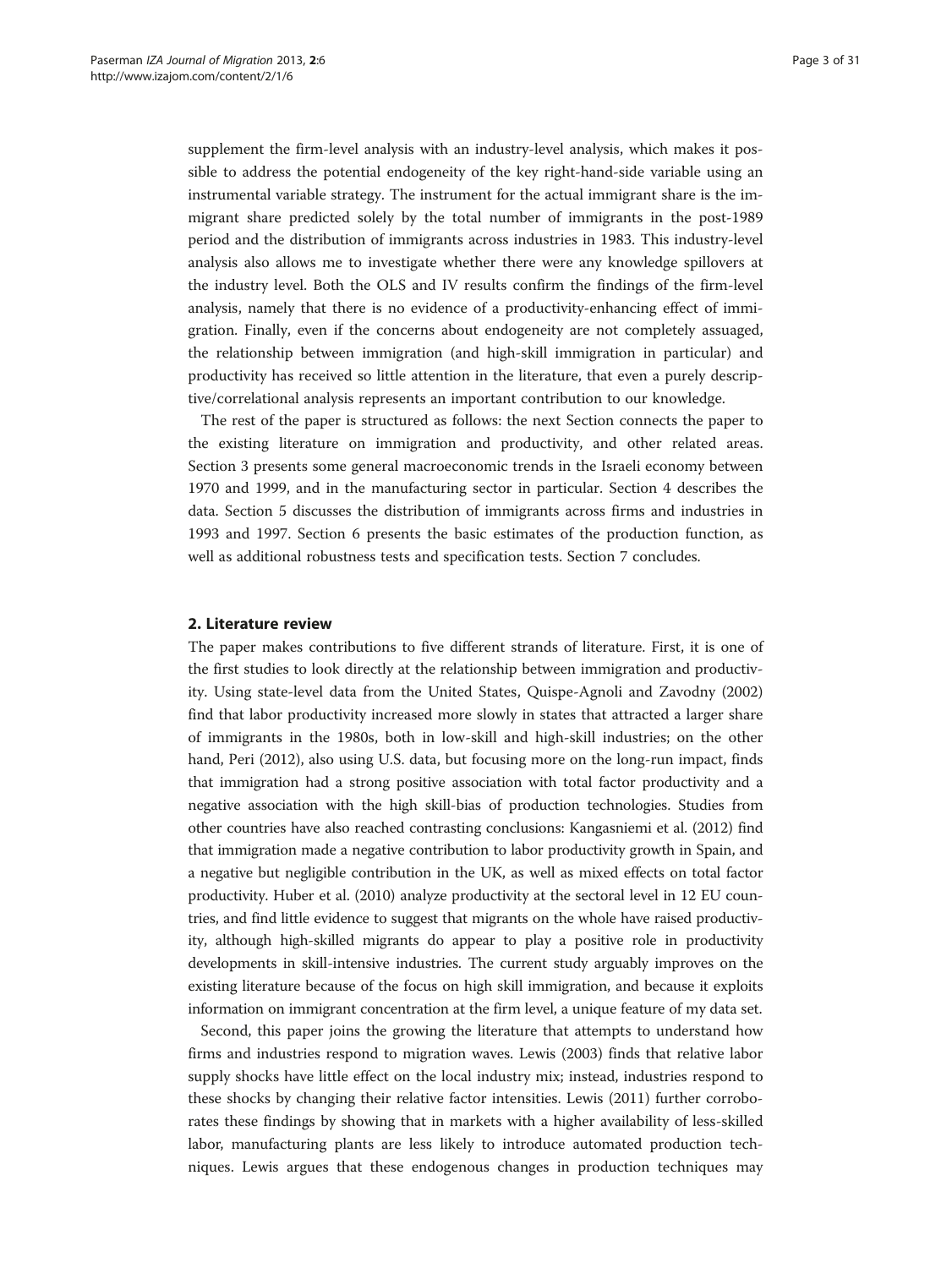<span id="page-3-0"></span>explain why wages of unskilled workers have been found not to respond to large immigration-induced labor supply shocks. Gandal, Hanson and Slaughter ([2004\)](#page-29-0) obtain similar results in the Israeli context: they find that global changes in production techniques were sufficient to more than offset Israel's change in relative factor supplies induced by the Soviet immigration, while changes in output mix did not help Israel absorb changes in relative factor prices. These studies, however, did not have micro data on the distribution of immigrants across establishments, and therefore could not investigate directly the effect of immigrants on plant productivity.

Third, the paper contributes to our understanding of the effects of immigration on the host economy's labor market. Much of the previous work on the impact of immigration on the host economy's labor market has found that wages are only mildly negatively affected by the influx of competing workers<sup>1</sup>. This suggests that offsetting flows of labor or capital, or improvements in firms' productivity must occur in order for native wages to maintain their pre-immigration level. This last scenario could well be plausible in the Israeli case, because of the high skill content of the immigrant population. Indeed, the aggregate data reveal that the manufacturing sector, which employed a disproportionate share of FSU immigrants, experienced sustained growth in output per worker and total factor productivity during the 1990s. While it is possible that this was simply part of the global trend of faster productivity growth in manufacturing, $<sup>2</sup>$  it is worth investigating whether the</sup> high-skilled immigration may have also made a contribution.

Fourth, the paper is related to the literature on the effects of a highly educated workforce on labor productivity. Moretti ([2004](#page-30-0)) finds robust evidence of educational spillovers in U.S. manufacturing: the productivity of plants in cities that experience large increases in the share of college graduates rises more than the productivity of similar plants in cities that experience small increases in the share of college graduates. Exploiting the longitudinal nature of his data, Moretti can address the most relevant endogeneity and selectivity issues by including plant and city fixed effects: however, his data cannot conclusively rule out the possibility that time-varying productivity shocks are correlated with changes in the overall level of human capital in a city. One advantage of my study is that it allows me to investigate the productivity effects of the large, unexpected, and arguably exogenous shock to the stock of human capital represented by the Soviet immigration to Israel<sup>3</sup>.

Finally, the paper helps us to understand the determinants of growth in the Israeli economy in the 1990s. Hercowitz ([2002](#page-29-0)), and Hercowitz, Lavi and Melnick ([1999](#page-29-0)), using macroeconomic time series data up to 1995, find that immigration has a negative short-run impact on TFP growth. They interpret these results as a consequence of the immigrants' slow process of adjustment to the labor market, implicitly arguing that TFP should have picked up once the adjustment process had been completed. My paper sheds light on this issue by extending the analysis to the end of the decade: this is a particularly interesting period of analysis, because by this time the most difficult part of the immigrants' adjustment process had already been completed, and because the Israeli economy experienced a surge in productivity growth in the second half of the 1990s.

#### 3. Israeli productivity, 1970-1999: macroeconomic trends

Table [1](#page-4-0) presents the average yearly growth rates in total output per worker and in total factor productivity, by decade, between 1970 and 1999 $^4$ . Output per worker and total factor productivity grew at a sustained and similar rate during the 1970s, but growth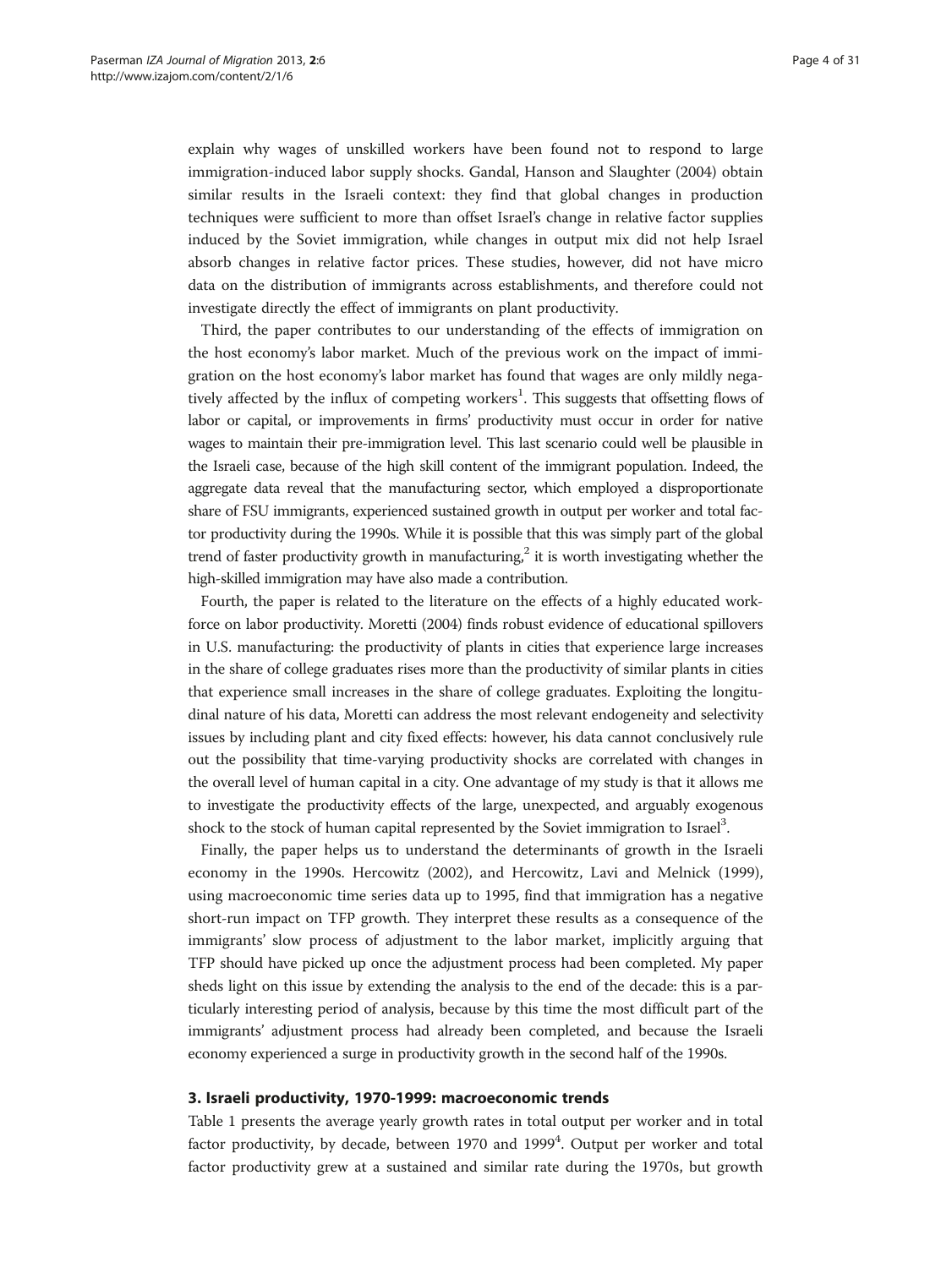<span id="page-4-0"></span>slowed down considerably during the 1980s. In the 1990s, the growth rate picked up again, with the manufacturing sector leading the charge in both output per worker and TFP. Figure [1](#page-5-0) presents the evolution of output per worker for the entire Israeli economy and for the manufacturing sector alone, between 1970 and 2000. The two series grew at fairly similar rates between 1970 and 1993, but since then manufacturing output per worker has taken off at a fast rate, while overall output per worker has remained essentially constant. Figure [2](#page-5-0) illustrates that much of the 1990s growth in the manufacturing sector was concentrated in high and medium-high technology industries, even though low and medium-low tech industries also experienced growth in the latter part of the decade<sup>5</sup>.

At the same time, many of the post-1989 immigrants<sup>6</sup> found employment in the manufacturing sector, as can be seen by Table [2](#page-6-0), which is based on data from the Israeli Labor Force Surveys between 1990 and 1999: $^7$  throughout the decade, the share of immigrants in manufacturing was nearly double that of natives. Given the high level of educational attainment of immigrants (and in particular the high concentration of engineers), $8$  it is natural to think that there may be a causal link between immigrant employment and growth in the manufacturing sector.

Figure [3](#page-6-0) presents the decomposition of manufacturing output in the 1990s into its components: value added per worker, labor, capital per worker,<sup>9</sup> and total factor productivity. We see that labor input increased sharply in the first part of the decade, and then remained fairly constant in the second part. The mirror image of this trend can be seen in the evolution of capital per worker: it dropped by about 10 percent between 1990 and 1992, before rebounding to its initial level by 1995, and then growing very quickly in the second part of the decade. This matches the prediction of a simple economic model in which the capital stock is fixed in the short run, but can adjust in the long run in response to immigration, to take advantage of the higher marginal productivity that arises following the influx of workers<sup>10</sup>. Both value added per worker and TFP fluctuated in the first part of the decade, and then began to grow steadily since 1995.

Figure [4](#page-7-0) also shows that the manufacturing sector experienced skill upgrading during the 1990s. The proportion of workers with high education (some college or more) rose steadily throughout the decade, from about 26 percent in 1990 to 43 percent in 1999. This may reflect the growing share of immigrants with high education in manufacturing employment, but also the increasing educational attainment of the non-immigrant workforce. When measuring skill by the proportion of workers in white-collar occupations, we see a slightly different picture: the share of white collar workers fell in the first part of the decade (from about 21 to 19 percent), but then grew very quickly in the second part of the decade. This likely reflects the occupational upgrading of the FSU immigrants, a phenomenon which has already been

Table 1 Output per worker and total factor productivity in Israel, 1970-1999

| Average yearly change |               |                      |               |                                  |  |  |  |  |
|-----------------------|---------------|----------------------|---------------|----------------------------------|--|--|--|--|
|                       |               | Output per worker    |               | <b>Total factor productivity</b> |  |  |  |  |
|                       | Manufacturing | Total private sector | Manufacturing | Total private sector             |  |  |  |  |
| 1970-1979             | 4.42%         | 4.58%                | 2.22%         | 2.81%                            |  |  |  |  |
| 1980-1989             | .67%          | 1.51%                | 0.15%         | 0.91%                            |  |  |  |  |
| 1990-1999             | 3.14%         | 1.04%                | .63%          | 0.70%                            |  |  |  |  |

Source: Author's calculations based on data from the Bank of Israel Annual Report, [2003.](#page-29-0)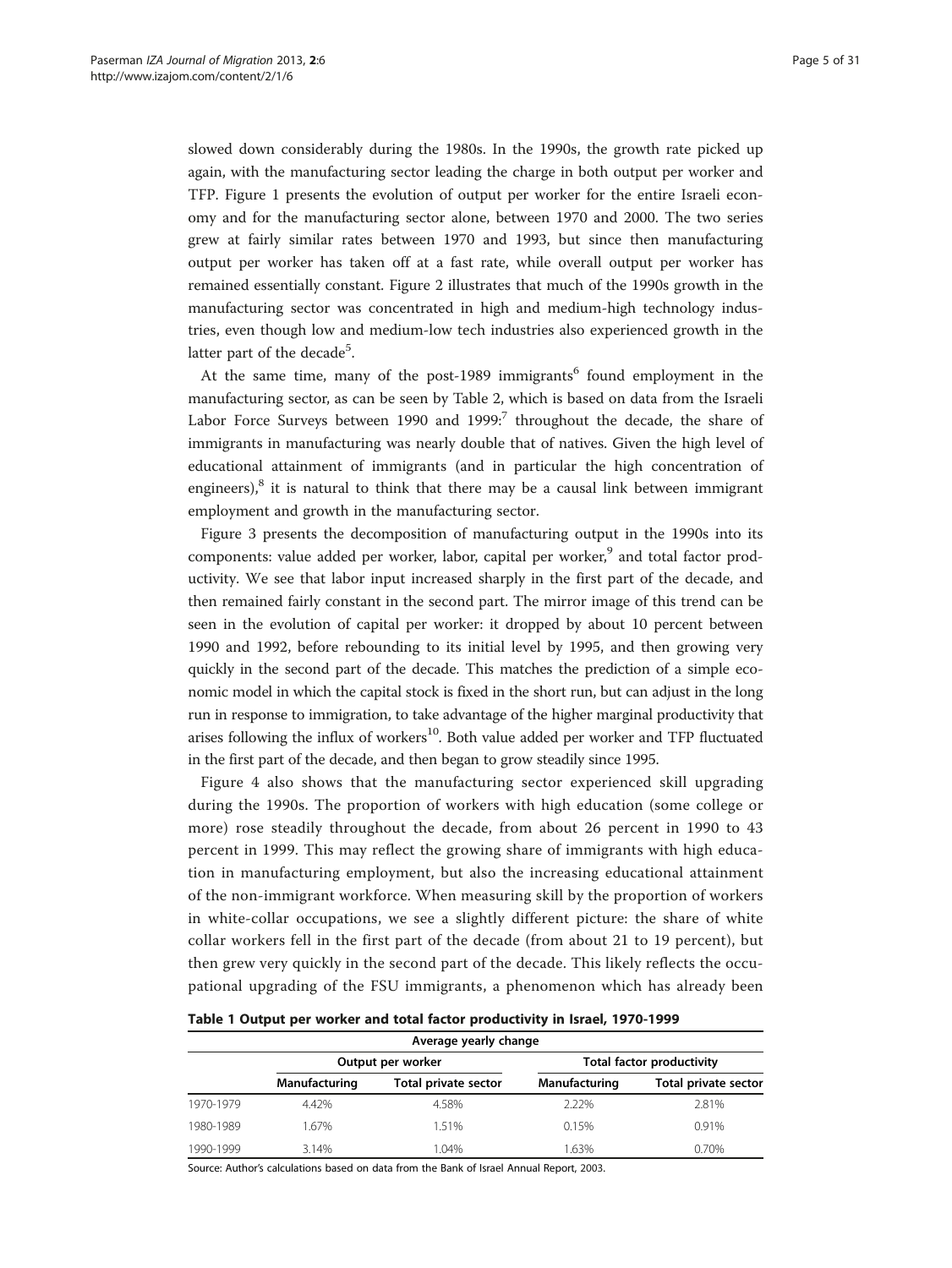<span id="page-5-0"></span>

studied extensively in the literature (Weiss, Sauer and Gotlibovsky, [2003;](#page-30-0) Eckstein and Weiss, [2002](#page-29-0) and [2004](#page-29-0)).

Summing up, it appears that the manufacturing sector as a whole, and in particular high technology industries within this sector, were the main engines of growth in the Israeli economy in the latter part of the 1990s. At the same time, the manufacturing sector absorbed large numbers of highly educated immigrants, who gradually shifted from blue-collar to white-collar occupations. In the next sections we will try to analyze whether these two phenomena are linked at a more disaggregated level.

## 4. Data

The main source of data for my analysis is represented by the 1990-1999 Industrial

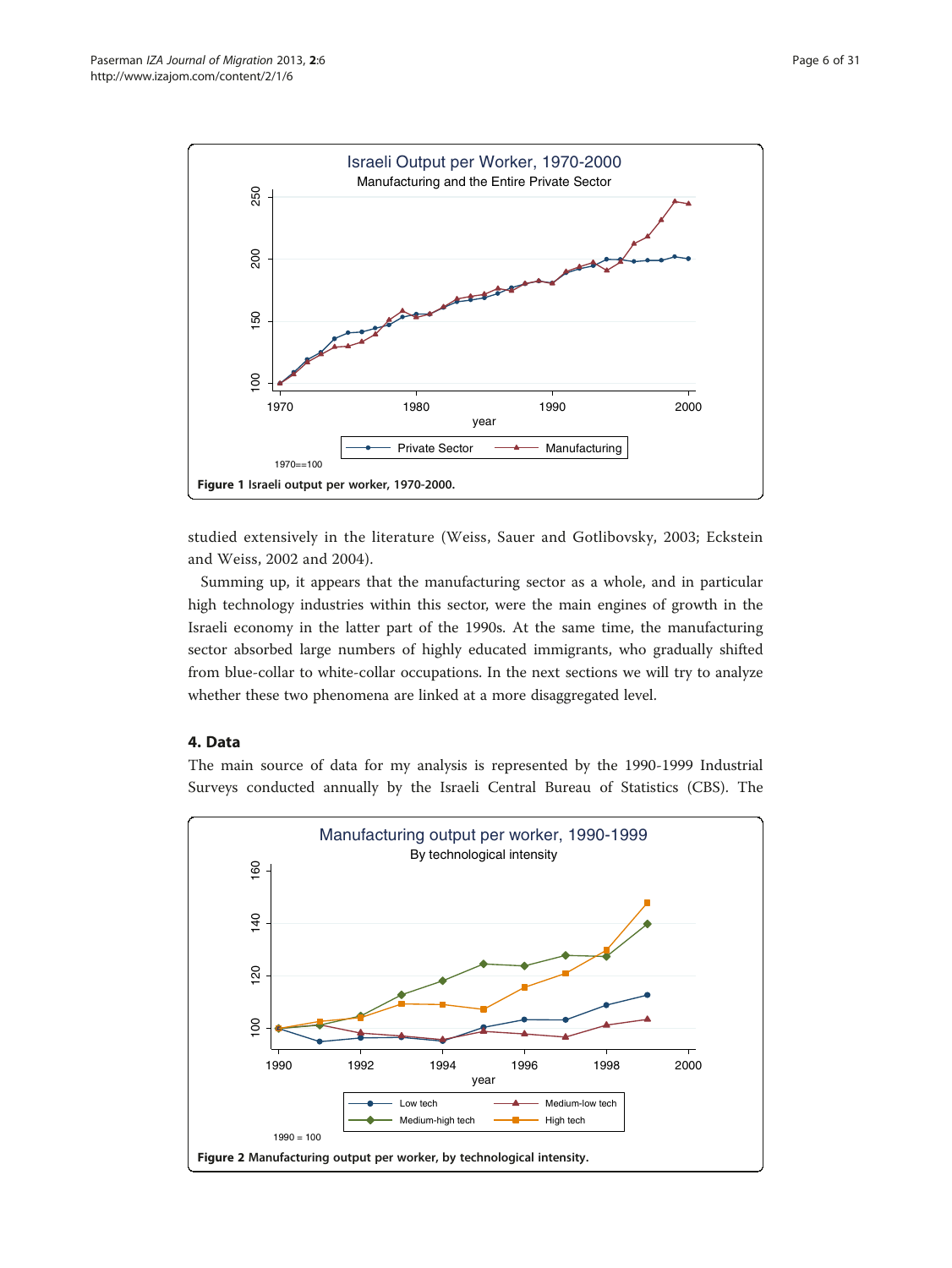|                                      | <b>Males</b>      |                | <b>Females</b>    |                |
|--------------------------------------|-------------------|----------------|-------------------|----------------|
|                                      | <b>Immigrants</b> | <b>Natives</b> | <b>Immigrants</b> | <b>Natives</b> |
| Agriculture                          | 2.14              | 3.88           | 1.83              | 1.42           |
| Mining and Manufacturing             | 41.68             | 25.15          | 25.53             | 11.42          |
| Electricity and Water                | 1.23              | 1.62           | 0.27              | 0.36           |
| Construction                         | 12.39             | 9.93           | 0.88              | 0.97           |
| Commerce, Restaurants and Hotels     | 10.90             | 16.00          | 15.44             | 12.92          |
| Transport, Storage and Communication | 4.35              | 9.11           | 1.54              | 3.33           |
| Financing and Business Services      | 8.98              | 11.59          | 10.79             | 13.87          |
| Public and Community Services        | 13.12             | 17.84          | 31.41             | 47.33          |
| Personal and Other Services          | 5.22              | 4.88           | 12.31             | 8.38           |
| Total                                | 100.00            | 100.00         | 100.00            | 100.0          |
| Percentage Immigrants                | 9.50              |                | 11.21             |                |

<span id="page-6-0"></span>Table 2 Employment distribution of immigrants and natives by industry 1991-1999

Note: Author's calculations from the 1991-1999 Labor Force Surveys.

survey is a representative sample of manufacturing establishments employing 5 or more persons. Griliches and Regev ([1995](#page-29-0)) used these same surveys to study productivity in Israeli firms during the 1980s.

The Industrial Surveys have been conducted regularly by the CBS since 1955. The surveys can be viewed as a succession of short panels, since every few years the sampling frame is redesigned and a new sample of establishments is drawn based on probability sampling. Large establishments (with more than 75 employed persons), and a number of smaller establishments in some economic branches are sampled with certainty, while smaller establishments are sampled with a probability determined by establishment size and economic branch. The sampled establishments are then followed for a number of years, until the next sample redesign. In the period under analysis, there were two redesigns of the sample: the 1989 redesign, which is the basis for the 1990-1994 surveys, and the 1994 redesign, which is the basis for the 1995-1999 surveys. Table [3](#page-7-0) shows the number of establishments in each survey year, the number

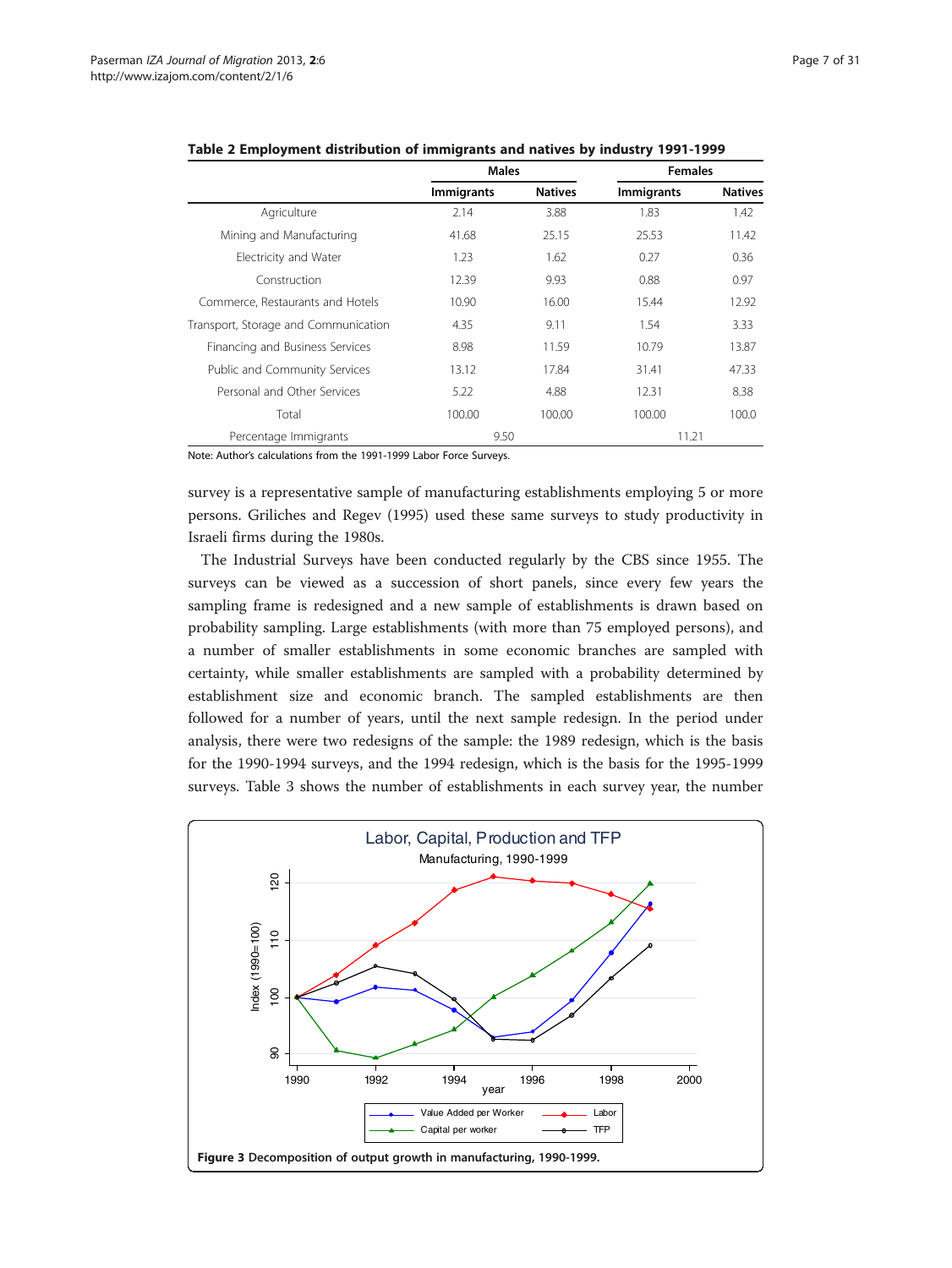<span id="page-7-0"></span>

of establishments in each year that were surveyed in 1990, and the number of establishments in each year that were present in 1995. As can be seen, more than 800 establishments in the 1995 sample were already present in 1990, and nearly 700 establishments are sampled continuously between 1990 and  $1999<sup>11</sup>$ .

The Industrial Surveys provide information on the usual income and expenditure variables at the firm level: local sales and exports, inventory changes, intermediate inputs, investments broken down by type (buildings, equipment, and vehicles), labor, and wages. These basic data were used to calculate gross output and value added. To calculate each establishment's fixed capital stock, I proceeded as follows: first, I linked each establishment to data on the fixed capital stock at the three-digit industry level from the CBS's 1992 Survey of the Fixed Gross Capital Stock. I then assumed that the capitaloutput ratio is constant within each industry to obtain an estimate of each establishment's

| Table 3 Number of establishments in the manufacturing surveys |  |  |  |  |  |  |
|---------------------------------------------------------------|--|--|--|--|--|--|
|---------------------------------------------------------------|--|--|--|--|--|--|

|      | <b>Total number of</b><br>establishments    | Number of establishments<br>in the sample in 1990 | <b>Number of establishments</b><br>in the sample in 1995 |
|------|---------------------------------------------|---------------------------------------------------|----------------------------------------------------------|
| 1990 | 2085                                        | 2085                                              | 822                                                      |
| 1991 | 2151                                        | 1936                                              | 857                                                      |
| 1992 | 2158                                        | 1826                                              | 878                                                      |
| 1993 | 2254                                        | 1754                                              | 911                                                      |
| 1994 | 2316                                        | 1666                                              | 957                                                      |
| 1995 | 2041                                        | 822                                               | 2041                                                     |
| 1996 | 1987                                        | 799                                               | 1879                                                     |
| 1997 | 1950                                        | 768                                               | 1761                                                     |
| 1998 | 1903                                        | 739                                               | 1652                                                     |
| 1999 | 1865                                        | 713                                               | 1551                                                     |
|      | Total number of firms in the sample:        | 4378                                              |                                                          |
|      | Firms continuously in the sample, 1990-1999 | 698                                               |                                                          |

Note: Author's calculations from the 1990-1999 Manufacturing Surveys. Boldface entries represent the number of firms in the first year of each sample redesign.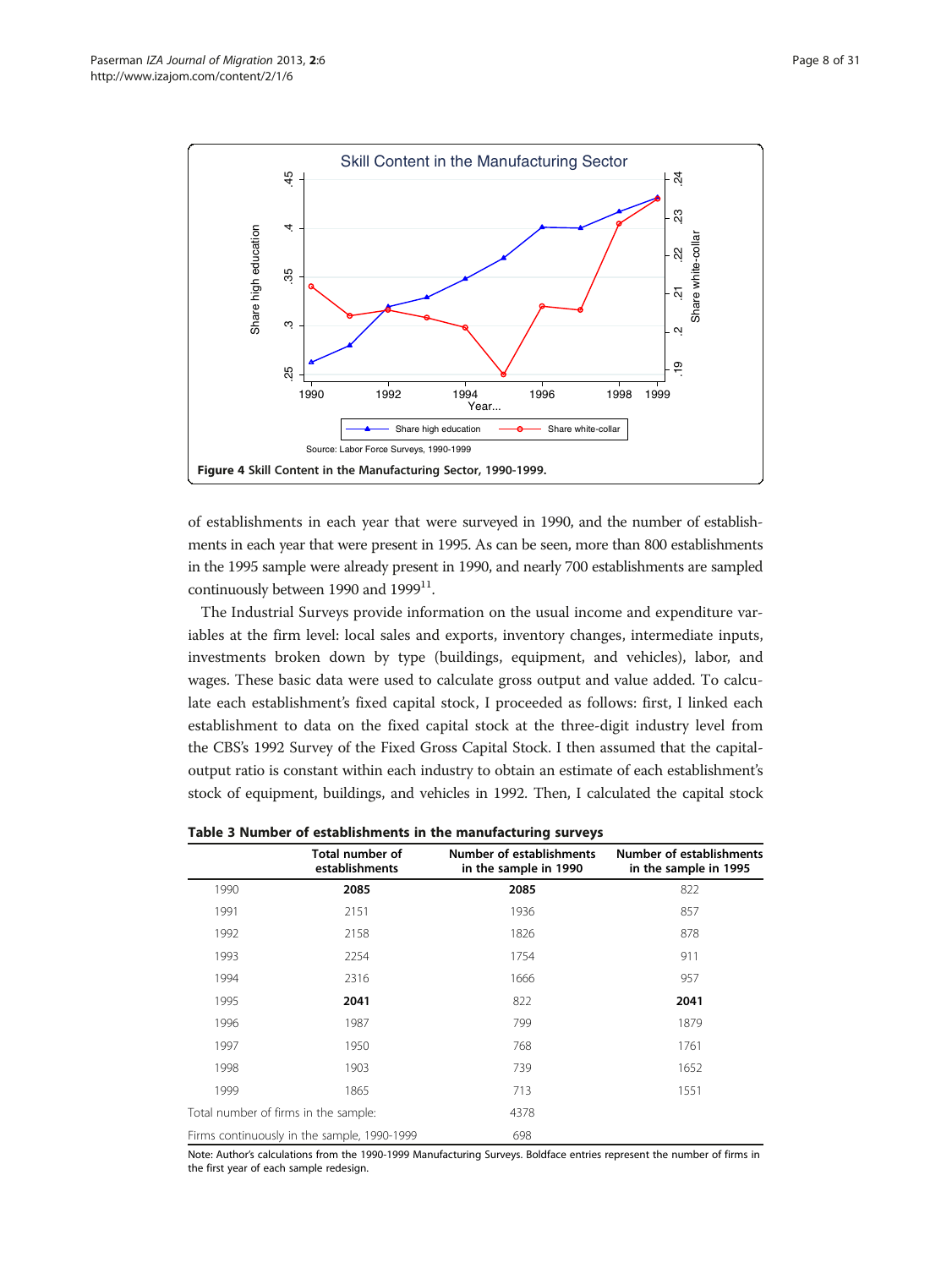<span id="page-8-0"></span>for every year using the perpetual inventory method (both forward and backwards, for the years 1990 and 1991), and the linear depreciation formulae used in Regev  $(1993)^{12}$  $(1993)^{12}$ .

The CBS follows standard OECD definitions and classifies all industrial sectors into four different levels of technological intensity. I follow this standard classification throughout the paper. Table [4](#page-9-0) presents summary statistics on the number of firms, on total employment, and on the composition of the labor force for the four levels of technological intensity. High-technology firms represented 7 percent of the sample in 1990, but employed about 13 percent of the total number of workers in manufacturing. By 1997, the number of high tech firms in the sample had risen to 9 percent, employing now 16 percent of the manufacturing workforce, a 41 percent increase in the level of employment. Note however that employment growth was not confined to the hightech sector alone: employment grew by about 6 percent in the low-tech sector, and by about 47 percent in the medium-low tech sector. Table [4](#page-9-0) also shows that the OECD classification reflects fairly accurately the educational composition of the workforce: workers in the high-tech sector have about two and a half more years of schooling than workers in the low tech sector. Moreover, high-tech establishments have a substantial fraction of scientists, and are substantially more likely to invest in R&D.

#### 5. The distribution of immigrant employment

The unique feature of my analysis is the combination of the standard variables on industrial production with information on the type of workforce employed in each establishment. This information is taken from the supplemental surveys on the Structure of the Labor Force (SLF), which were administered to all firms in the Manufacturing Surveys in 1993 and 1997. These surveys collected information on the total number of scientists, white-collar workers ("academics"), technicians, and production workers employed in each establishment, and on the number of recently arrived immigrants in each one of the above categories. This enables me to analyze the characteristics of firms that employed immigrants, and to study whether firms who employed a large number of highly educated immigrants experienced a boost in productivity.

Table [5](#page-10-0) presents summary statistics for the SLF data. In the top panel, I present statistics for all the firms with non-missing data in 1993 and 1997, while the bottom panel restricts attention only to those firms that appear in the sample in both 1993 and 1997 (the balanced sample). We must first note the large difference in establishment size between the full sample and the balanced sample. The average number of employees in the full sample is between 29 and 41, but it rises to 130 in the balanced sample. This simply reflects the sampling scheme, whereby large establishments are sampled with certainty, while small establishments only belong to the probability sample. Between 1993 and 1997, the share of firms with at least one immigrant drops from 0.69 to 0.51, while the average number of immigrants per firm increases from 4.21 to 6.20. This indicates that the employment of immigrants became more concentrated in fewer firms. The average share of immigrants in the firm is fairly stable at 15 to 17 percent of the total workforce.

In contrast to the stability of immigrant employment between 1993 and 1997, there were substantial shifts in the occupational distribution of immigrants within firms, as can be seen from Table [6](#page-10-0). The percent of scientists among immigrants more than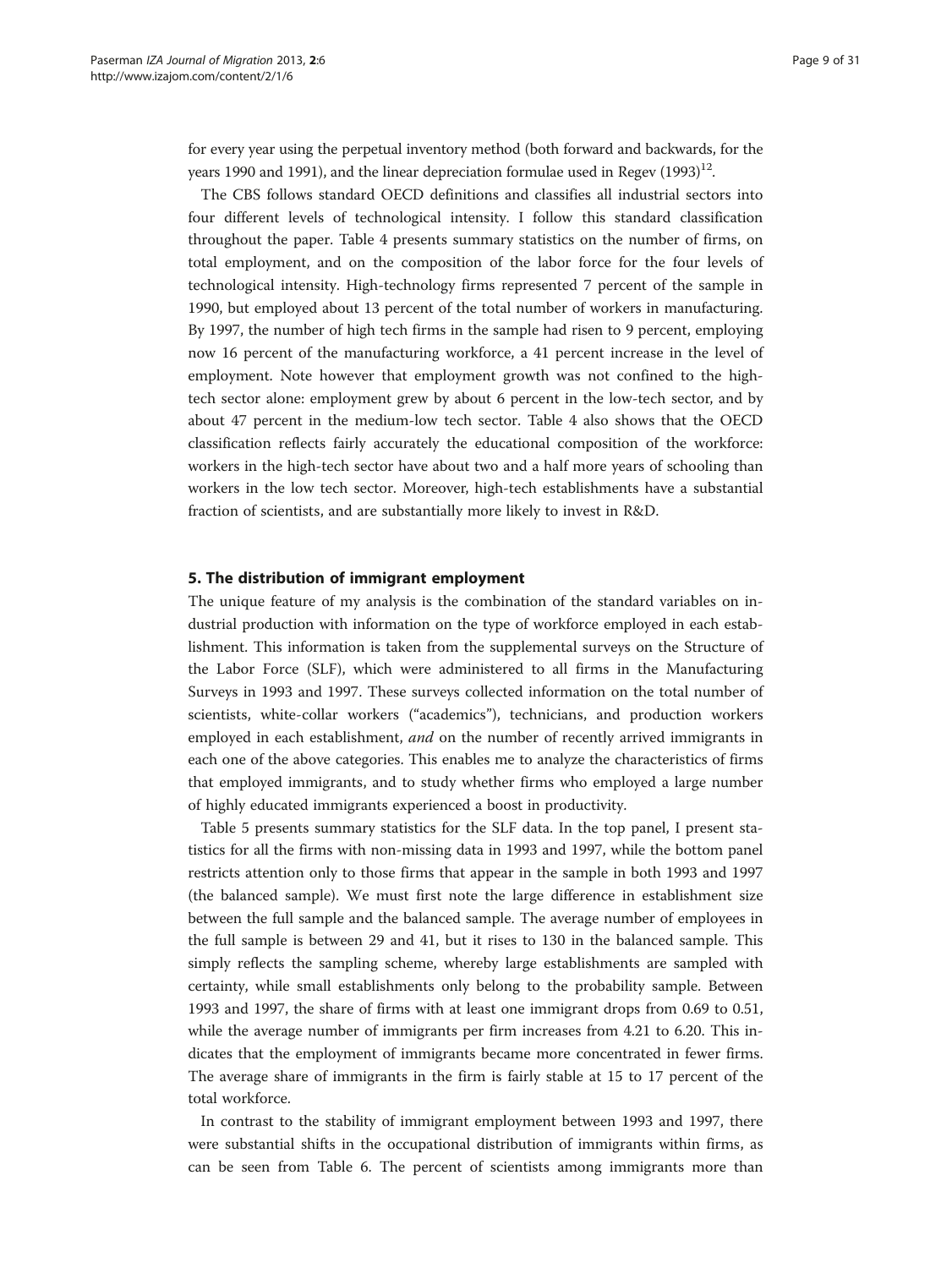# <span id="page-9-0"></span>Table 4 Firm characteristics, by technological intensity

|                               | Low-tech |         |         | Medium-low tech |        | Medium-high tech |        | Hiah-tech |        |        |        |        |
|-------------------------------|----------|---------|---------|-----------------|--------|------------------|--------|-----------|--------|--------|--------|--------|
|                               | 1990     | 1993    | 1997    | 1990            | 1993   | 1997             | 1990   | 1993      | 1997   | 1990   | 1993   | 1997   |
| Number of firms               | 990      | .061    | 832     | 629             | 703    | 655              | 305    | 324       | 284    | 152    | 166    | 179    |
| Total Employment              | 129,215  | 145,976 | 137,841 | 74,353          | 91.446 | 109.470          | 51,030 | 48,904    | 49,768 | 40,018 | 46,916 | 56,555 |
| Average years of Schooling    | 10.63    | 1.01    | 11.68   | 1.37            | 1.82   | 12.27            | 11.81  | 12.53     | 12.62  | 13.27  | 14.00  | 14.26  |
| Percentage Scientists         | $\sim$   | 0.53%   | .27%    |                 | 2.43%  | 3.51%            | $\sim$ | 6.45%     | 8.15%  |        | 23.43% | 31.99% |
| Percentage of firms doing R&D |          | 0.59%   | 0.04%   |                 | 0.96%  | 0.54%            |        | 4.46%     | 4.26%  |        | 16.05% | 21.03% |

Note: Author's calculations from the 1990-1999 Manufacturing Surveys, Labor Force Composition Surveys, and Labor Force Surveys. For the classification of industries by technological intensity, see Table [14](#page-26-0) in Appendix.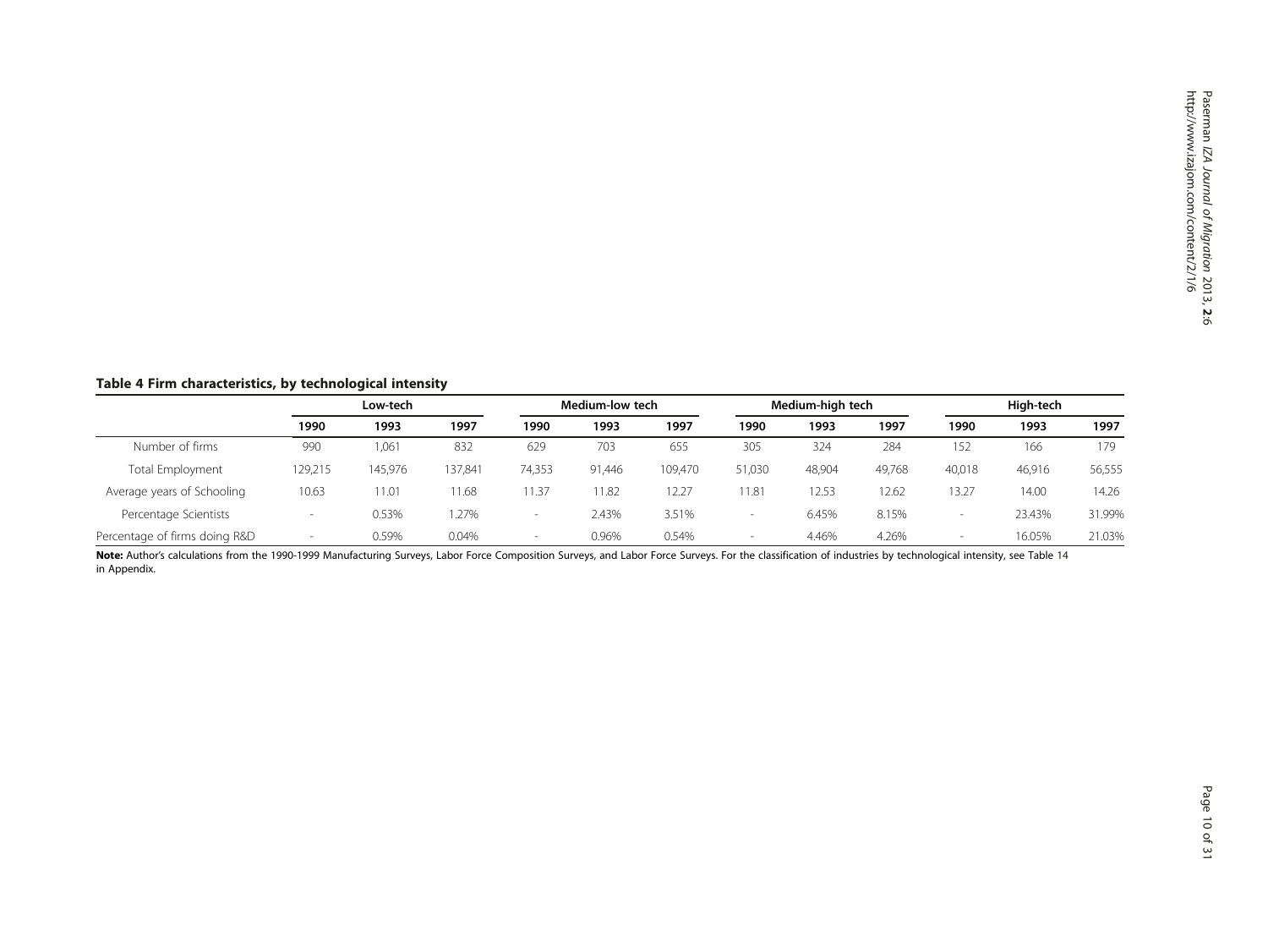|                                                                   | 1993            | 1997   |
|-------------------------------------------------------------------|-----------------|--------|
|                                                                   | All firms       |        |
| Number of firms with non-missing LFC data                         | 2,254           | 1,437  |
| Average number of employees                                       | 28.53           | 40.97  |
| Share of firms hiring immigrants                                  | 0.692           | 0.514  |
| Average number of immigrants in firm                              | 4.21            | 6.20   |
| Median number of immigrants in firm                               |                 |        |
| Average share of immigrants in firm                               | 0.152           | 0.155  |
| Average share of immigrants in firms with at least one immigrants | 0.218           | 0.301  |
|                                                                   | Balanced sample |        |
| Number of firms with non-missing LFC data                         | 762             | 617    |
| Average number of employees                                       | 128.11          | 134.11 |
| Share of firms hiring immigrants                                  | 0.933           | 0.697  |
| Average number of immigrants in firm                              | 26.82           | 34.04  |
| Median number of immigrants in firm                               | 18              | 13     |
| Average share of immigrants in firm                               | 0.174           | 0.170  |
| Average share of immigrants in firms with at least one immigrants | 0.186           | 0.244  |

<span id="page-10-0"></span>Table 5 Percentage immigrants in manufacturing: labor force composition surveys, 1993 and 1997

Note: Firms in the balanced sample are firms that were present in the sample in 1990, 1993, and 1997.

doubled from 1993 to 1997, going from 4.3 to 9.8 percent. As a result, in 1997 the proportion of immigrants who were scientists was higher than the overall proportion of immigrants in the workforce (15.9 percent versus 15.1 percent). Also, by 1997 a substantial fraction of immigrants were employed in white-collar jobs and as technicians, while the share of immigrants employed as production workers declined from nearly 94 percent to about 81.5 percent. These results further confirm that throughout the 1990s immigrants experienced substantial occupational upgrading, as they acquired local labor market skills and were able to convert part of their imported human capital into something valuable for Israeli employers.

We now move to the question of which industries and firms employed immigrants. Figures [5](#page-11-0) and [6](#page-11-0) show the immigrant distribution across 25 two-digit manufacturing industries. The dark bars represent high and medium-high tech industries, while the light bars represent low and medium-low tech industries. In 1993 there does not seem to be any evident correlation between the technological intensity of the industry, and

| Table 6 Occupational distribution of immigrants in manufacturing |  |  |
|------------------------------------------------------------------|--|--|
|                                                                  |  |  |

|                     | 1993                                      |                              | 1997  |                                           |                              |       |
|---------------------|-------------------------------------------|------------------------------|-------|-------------------------------------------|------------------------------|-------|
|                     |                                           | Occupational<br>distribution |       |                                           | Occupational<br>distribution |       |
|                     | Share of occupation<br>who are immigrants | <b>Immigrants Total</b>      |       | Share of occupation<br>who are immigrants | <b>Immigrants</b>            | Total |
| Scientists          | 0.074                                     | 0.043                        | 0.075 | 0.159                                     | 0.098                        | 0.093 |
| Academics           | 0.021                                     | 0.004                        | 0.026 | 0.081                                     | 0.022                        | 0.042 |
| Technicians         | 0.028                                     | 0.016                        | 0.072 | 0.111                                     | 0.064                        | 0.088 |
| Other<br>production | 0.148                                     | 0.937                        | 0.827 | 0.159                                     | 0.815                        | 0.777 |
| Total               | 0.130                                     | 1.000                        | 1.000 | 0.151                                     | 1.000                        | 1.000 |

Source: Author's calculations from the Structure of Labor Force surveys.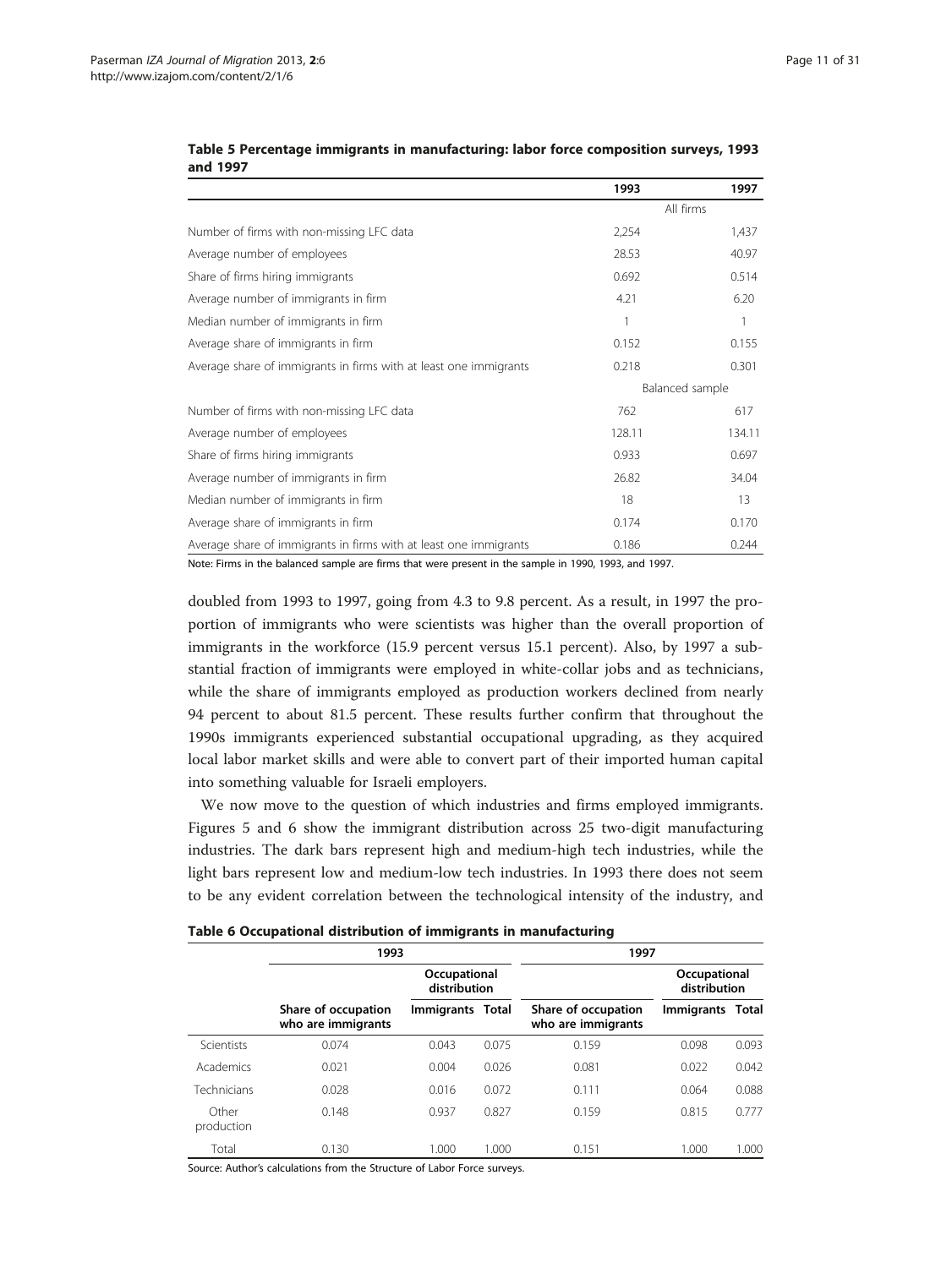<span id="page-11-0"></span>

immigrant concentration. In 1997, the electronic components industry stands out for its high concentration of immigrants, and overall it does seem that there has been a shift of immigrants towards more high-technology sectors.

In Table [7](#page-12-0) I investigate directly the determinants of immigrant hiring at the firm level. Specifically, I regress the share of immigrants in the firm, for both 1993 and

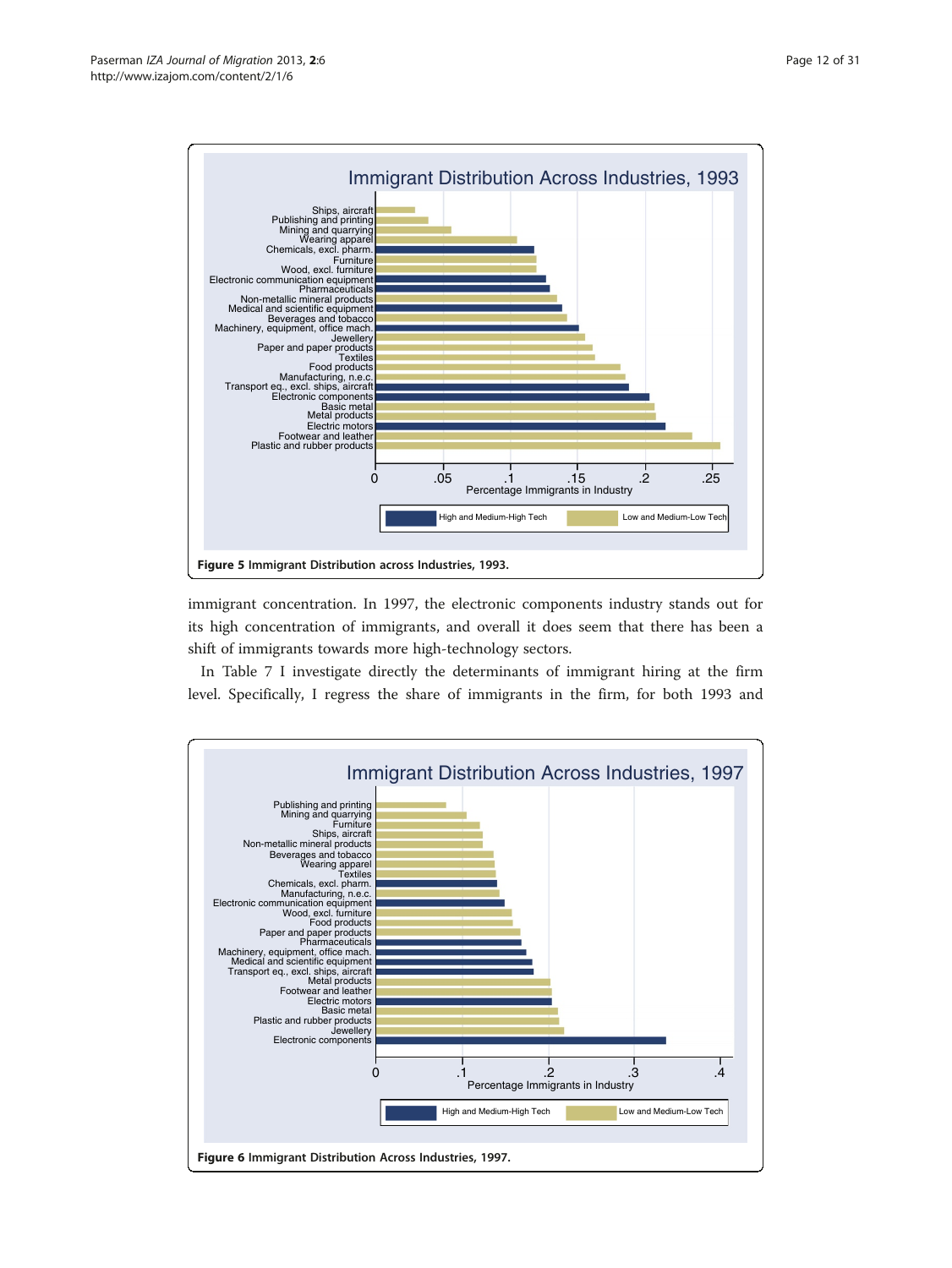Paserman

IZA

Journal of Migration

2013, 2:6

# <span id="page-12-0"></span>Table 7 1990 Firm determinants of immigrant concentration, 1993-1997

|                                                   | <b>Share immigrants</b><br>in 1993 |                     |                    | Share immigrants<br>in 1997 | <b>Share immigrants</b><br>in 1993 |                          |
|---------------------------------------------------|------------------------------------|---------------------|--------------------|-----------------------------|------------------------------------|--------------------------|
|                                                   |                                    | All available firms |                    | All available firms         |                                    | All firms in 1997 sample |
| Number employed: 10-24                            | 0.009(0.014)                       | 0.001(0.013)        | 0.008(0.053)       | $-0.006(0.057)$             | $0.051$ $(.044)$                   | 0.024(0.044)             |
| Number employed: 25-49                            | $0.039**$ (0.152)                  | $0.028*$ (0.015)    | $-0.006(0.042)$    | $-0.017(0.055)$             | $0.127**$ (0.044)                  | $0.089**$ (0.041)        |
| Number employed: 50-99                            | $0.034**$ (0.015)                  | 0.022(0.015)        | $-0.045(0.044)$    | $-0.048(0.050)$             | 0.062(0.042)                       | 0.040(0.041)             |
| Number employed: 100+                             | 0.011(0.015)                       | $-0.002(0.015)$     | $-0.010(0.047)$    | $-0.037(0.049)$             | 0.025(0.040)                       | $-0.006(0.038)$          |
| Log (K/L)                                         | $0.032*$ (0.009)                   | $0.022***$ (0.008)  | 0.047(0.027)       | $0.056*$ (0.029)            | 0.015(0.013)                       | 0.014(0.013)             |
| Log Wage                                          | $-0.052**$ (0.018)                 | $-0.044**$ (0.016)  | $0.131***$ (0.055) | $0.086**$ (0.042)           | $-0.053*$ (0.031)                  | $-0.038(0.030)$          |
| Log value added per worker                        | 0.014(0.015)                       | 0.019(0.013)        | $-0.158**$ (0.062) | $-0.140**$ (0.054)          | 0.019(0.021)                       | 0.015(0.021)             |
| Output share in 3-digit industry                  | $-0.131**$ (0.065)                 | $-0.129*$ (0.066)   | $-0.246**$ (0.149) | $-0.161(0.136)$             | $-0.056(0.064)$                    | $-0.081(0.066)$          |
| Three-firm concentration index (3-digit industry) | $0.078**$ (0.037)                  | $0.081**$ (0.039)   | $-0.020(0.114)$    | 0.061(0.121)                | $-0.034(0.050)$                    | 0.07(0.055)              |
| Output share $\times$ Concentration index         | $-0.216**$ (0.096)                 | $-0.206**$ (0.101)  | 0.06(0.218)        | 0.143(0.221)                | $-0.088(0.086)$                    | $-0.116(0.085)$          |
| Import penetration index (3-digit industry)       | $0.099**$ (0.038)                  | $0.119***$ (0.045)  | $0.264**$ (0.135)  | $0.364**$ (0.132)           | 0.015(0.057)                       | 0.021(0.059)             |
| Avg. years of schooling in 3-digit industry       | $-0.021**$ (0.008)                 | $-0.017(0.011)$     | 0.013(0.022)       | 0.042(0.030)                | $-0.014(0.011)$                    | 0.001(0.017)             |
| High tech                                         | 0.047(0.029)                       |                     | 0.011(0.087)       |                             | 0.009(0.043)                       |                          |
| Medium-high tech                                  | $0.041*$ (0.022)                   |                     | 0.029(0.066)       |                             | 0.020(0.032)                       |                          |
| Medium-low tech                                   | $0.061**$ (0.014)                  |                     | $0.153**$ (0.052)  |                             | 0.020(0.027)                       |                          |
| Any R&D                                           | 0.000(0.014)                       | 0.00(0.014)         | $-0.026(0.031)$    | $-0.024(0.033)$             | 0.004(0.021)                       | $-0.008(0.021)$          |
| Region dummies                                    | Yes                                | Yes                 | Yes                | Yes                         | Yes                                | Yes                      |
| 2- digit industry dummies                         | <b>No</b>                          | Yes                 | <b>No</b>          | Yes                         | <b>No</b>                          | Yes                      |
| N                                                 | 1704                               | 1704                | 616                | 616                         | 609                                | 609                      |
| $R^2$                                             | 0.107                              | 0.198               | 0.358              | 0.475                       | 0.140                              | 0.234                    |

Note: Entries in the table represent weighted least squares coefficients, where the weights are the CBS sampling weights. Robust standard errors in parentheses.

\*: Statistically different from 0 at the 10% level.

\*\*: Statistically different from 0 at the 5% level.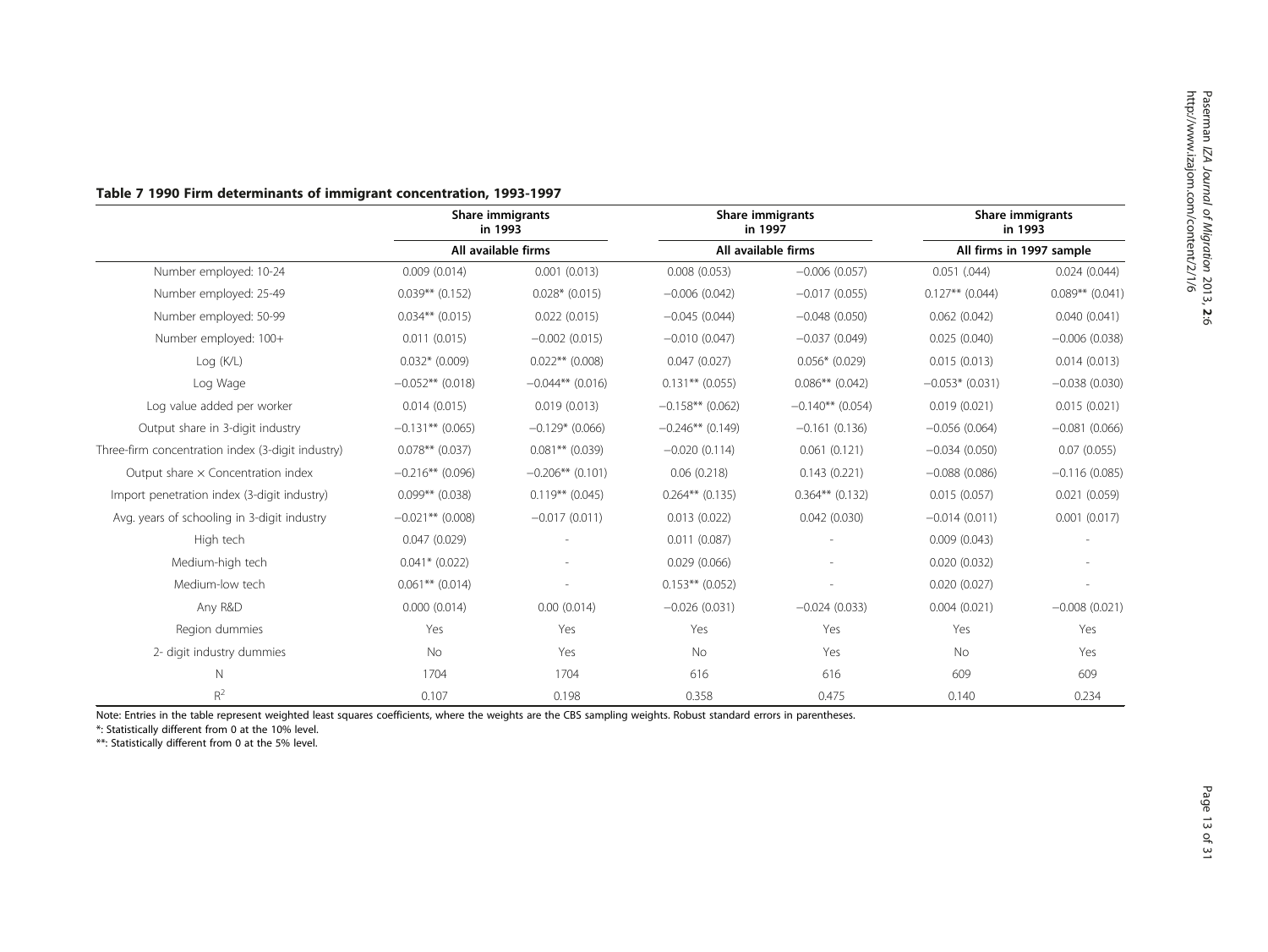1997, on a number of firm characteristics in 1990. This allows me to establish which pre-immigration characteristics of establishments were conducive to the hiring of immigrants. I include in the regressions a number of standard firm characteristics – dummies for size, the capital-labor ratio, the 1990 average wage, and value added per worker (all in logs). In addition, I include the concentration level of the industry, the level of competition from imports, and whether the firm enjoys a dominant position within the industry: these variables are meant to capture the fact that maybe workers queue for jobs in firms that enjoy monopoly rents (Katz and Summers, [1989](#page-29-0)), and outsiders such as immigrants are less likely to find jobs at these firms. Finally, I include a number of indicators for the skill of the workforce and for technological intensity at the industry level: the average years of schooling in the three-digit industry (taken from the Labor Force Survey in 1989-1990), whether the firm engages in R&D, and dummies for medium-low, medium-high and high-tech industries. I estimate two specifications, with and without two-digit industry fixed effects. The regression is estimated separately for 1993 and 1997.

The results for 1993 suggest that immigrants were more likely to be employed in medium-sized firms rather than in very small or very large firms, but the differences are small and not always statistically significant. More interesting is the coefficient on the capital-labor ratio, which is positive and significant, confirming the intuitive notion that firms that had room to grow (in the sense that they had a high capital-labor ratio) were more likely to hire immigrants. Interestingly, there does not seem to be any correlation between a firm's productivity in 1990 and its propensity to hire immigrants in 1993. There is also some evidence that medium-low tech firms were more likely to hire immigrants, and that immigrant employment is negatively correlated with the average years of schooling in the industry in 1990, although this effect disappears when we control for two-digit industry dummies. The coefficients on the industry concentration variables reveal an interesting pattern: immigrants are more likely to be employed in highly concentrated industries, but not in those firms that enjoy a dominant position within the industry. For example, a firm with a 40 percent output share in an industry with a three-firm concentration index of 0.5 employs on average 5.7 percent  $(0.078 \times 0.5$  - $0.131\times0.4$  -  $0.216\times0.5\times0.4$  =  $-0.057$ ) fewer immigrants than a (hypothetical) firm in a perfectly competitive industry (i.e., infinitely small output share in an industry where the concentration index is zero). By contrast, a firm in the same industry with only 5 percent market share employs on average 2.7 percent more immigrants than its perfectly competitive counterpart. Similarly, firms that were exposed to greater competition from imports were more likely to employ immigrants. Coupled with the coefficients on the wage variable, these results suggest that there may indeed be queuing for jobs in firms that enjoy monopoly rents and immigrants are the ones least likely to be close to the front of the queue.

The results for 1997 paint a slightly different picture: Now I find a positive correlation between immigrant share and the 1990 wage, and a negative correlation between immigrant concentration and productivity in 1990. It still seems to be the case that immigrants are less likely to be employed in firms that enjoy a dominant position in their market, and they are more likely to be employed in firms that face stiff import competition, but the other variables measuring industry concentration now become insignificant.

It is difficult to tell how much of the differences between 1993 and 1997 depend on actual mobility of immigrants between firms, and how much instead depends on the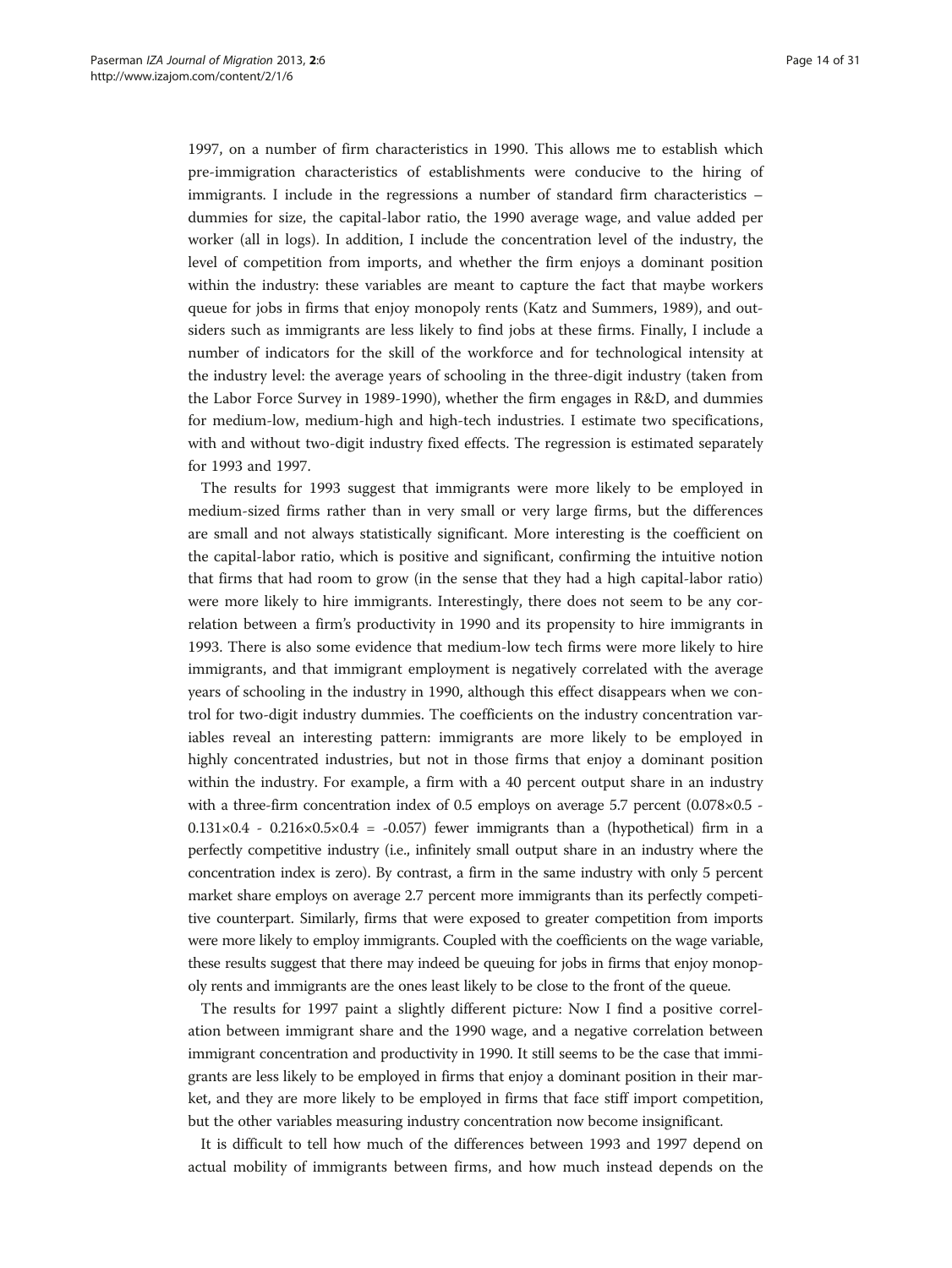<span id="page-14-0"></span>fact that because of the 1995 sample redesign, I can only observe a limited number of establishments (mostly large ones) who were present in both the 1990 and 1997 sample. The last two columns of Table [7](#page-12-0) illustrate this problem: I replicate the regressions for the 1993 sample, but now using only those firms that were present in the sample in both 1993 and 1997. Now essentially all the coefficients become insignificant, and it is difficult to draw any strong conclusions about the determinants of immigrant hiring at the firm-level.

Summing up, this section has showed that immigrants were distributed over the entire spectrum of Israeli manufacturing firms. In the early 1990s, immigrants were concentrated in firms with room to grow and with low wages (possibly because access to high paying jobs in firms that enjoy rents is obstructed), but we find little correlation between these firm characteristics and immigrant concentration later in the decade. Two additional findings deserve attention: first, immigrants were not more likely to be employed in high technology firms, which may be viewed as surprising given their high levels of human capital; second, there seems to be little or no correlation between a firm's productivity in 1990 and its propensity to employ immigrants later in the decade. In the next section, where I examine the effect of immigrants on firm productivity, one should keep in mind that there was no apparent pattern of immigrants selectively sorting themselves into firms based on their level of productivity.

#### 6. The effect of immigrants on productivity

In this section I estimate a standard production function at the firm level, including the percentage of immigrants as a right hand-side variable. Assume that firms produce output Y using a Cobb-Douglas production function with capital  $(K)$ , intermediate inputs (or materials,  $M$ ), and labor  $(L)$  as its inputs. Native labor and immigrant labor (respectively,  $L_N$  and  $L_l$ ) are perfectly substitutable in production, but they may have different levels of productivity<sup>13</sup>. Specifically, we write the firm's production function as:

$$
Y = AK^{\alpha}M^{\beta}[L_N + (1+\mu)L_I]^{\gamma},
$$

where the parameter  $\mu$  denotes the difference in productivity between a unit of immigrant labor relative to a unit of native labor. This difference in productivity may be positive, if for example immigrant workers have on average higher levels of education, or negative, if immigrants face difficulties in adapting to the local work environment, because of language barriers or other forms of low local human capital. I define  $s$  as the share of immigrants out of total employment L, so that  $L_I = sL$ , and  $L_N = (1-s)L$ . Then, we can rewrite the production function as:

$$
Y = AK^{\alpha}M^{\beta}L^{y}[(1-s) + (1 + \mu)s]^{y}
$$
  
= AK^{\alpha}M^{\beta}L^{y}[1 + \mu s]^{y},

Dividing both sides of the equation by  $L$ , taking logs, and adding firm and time subscripts yields the estimating equation:

$$
\log\left(\frac{Y}{L}\right)_{it} = \alpha \ln\left(\frac{K}{L}\right)_{it} + \beta \ln\left(\frac{M}{L}\right)_{it} + (\alpha + \beta + \gamma - 1) \ln L_{it} + \gamma \mu s_{it} + \delta' X_{it} + c_i + u_{it},
$$

where I have used the approximation  $ln(1 + \mu s) \approx \mu s$ , and I have decomposed the technology shifter ln  $A_{it}$  into an observed component ( $\delta' X_{it}$ ) and a fixed unobserved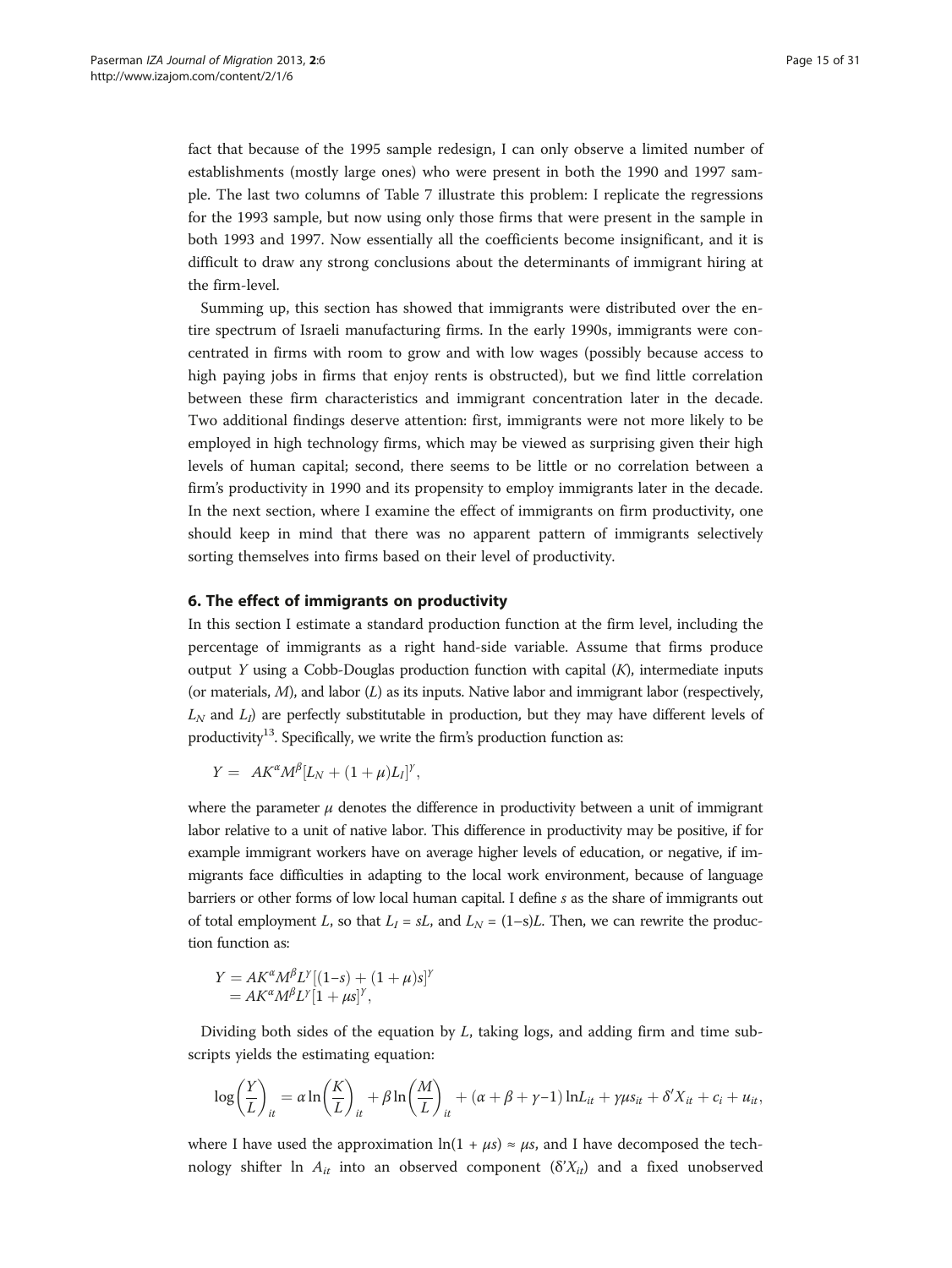component  $(c_i)$ . Following Griliches and Regev ([1995](#page-29-0)), the observable technology shifters include the log of R&D expenditures, a dummy for whether the firm engages in R&D at all, region dummies, and (in some specifications) industry dummies. The  $c_i$ term is a time-invariant firm specific effect, which is potentially correlated with firm inputs, while  $u_{it}$  is an idiosyncratic error term, uncorrelated with firm inputs. Therefore, the estimating framework reduces to a standard production function, with the proportion of immigrants as an additional right hand side variable.

The coefficients in the above equation can be given a causal interpretation if all the unobserved terms are indeed uncorrelated with the inputs, or if the fixed firm effects can be made to drop out of the equation by either first differencing or by subtracting firm-specific means from both sides of the equation (the within estimator). For the moment, the maintained assumption is that there are no time-varying unobservables at the firm level that are correlated with the fraction of immigrant workers. While this is a fairly strong assumption, it should be remembered that the regressions already control for the standard determinants of productivity and for fairly detailed industry dummies, so that any productivity shocks occurring at the industry level are already accounted for. Later, in the industry-level analysis, I will address the potential endogeneity concern using an instrumental variable strategy $^{14}$ .

#### Basic results

Table [8](#page-16-0) presents the results from cross-sectional and pooled estimation of the production function. These estimates do not include firm fixed effects. Table [9](#page-17-0) instead shows results from estimation of the model in first differences, with the firm fixed effect differenced out. All regressions are estimated by weighted least squares, using as weights the CBS provided sampling weights.

The coefficients of the production function in Table [8](#page-16-0) are in line with much of the previous literature, and specifically with the findings of Griliches and Regev for the 1972-1988 period. The coefficient on capital in the production function ranges from 0.16 to 0.28, while the coefficient on intermediate inputs is between 0.42 and 0.52. The coefficient on employment reveals some evidence for increasing returns to scale, even though one must be cautious with this specification because of the potential endogeneity problem. What is most striking in the table, though, is the fact that the share of immigrants seems to be completely unrelated to productivity. In all specifications, the coefficient on the share of immigrants is small and insignificant, both statistically and economically. For example, the last column (the most comprehensive specification, with both years of data and including industry fixed effects) indicates that an increase in the share of immigrants from 0 to 0.1 is associated with a 0.22 percent increase in labor productivity, and one can rule out effects larger than 0.8 percent. At the bottom of the Table [1](#page-4-0) present the implied values of the production function parameters. The implied value of  $\mu$  ranges between –0.123 to 0.067, and is never statistically significant.

In Table [9,](#page-17-0) I address the possibility that immigrant concentration was correlated with a fixed unobservable component of firm productivity by estimating the firm's production function in first-differenced form. I estimate the relationship separately for 1990-1993 (assuming that the share of immigrants in all firms was zero in 1990) and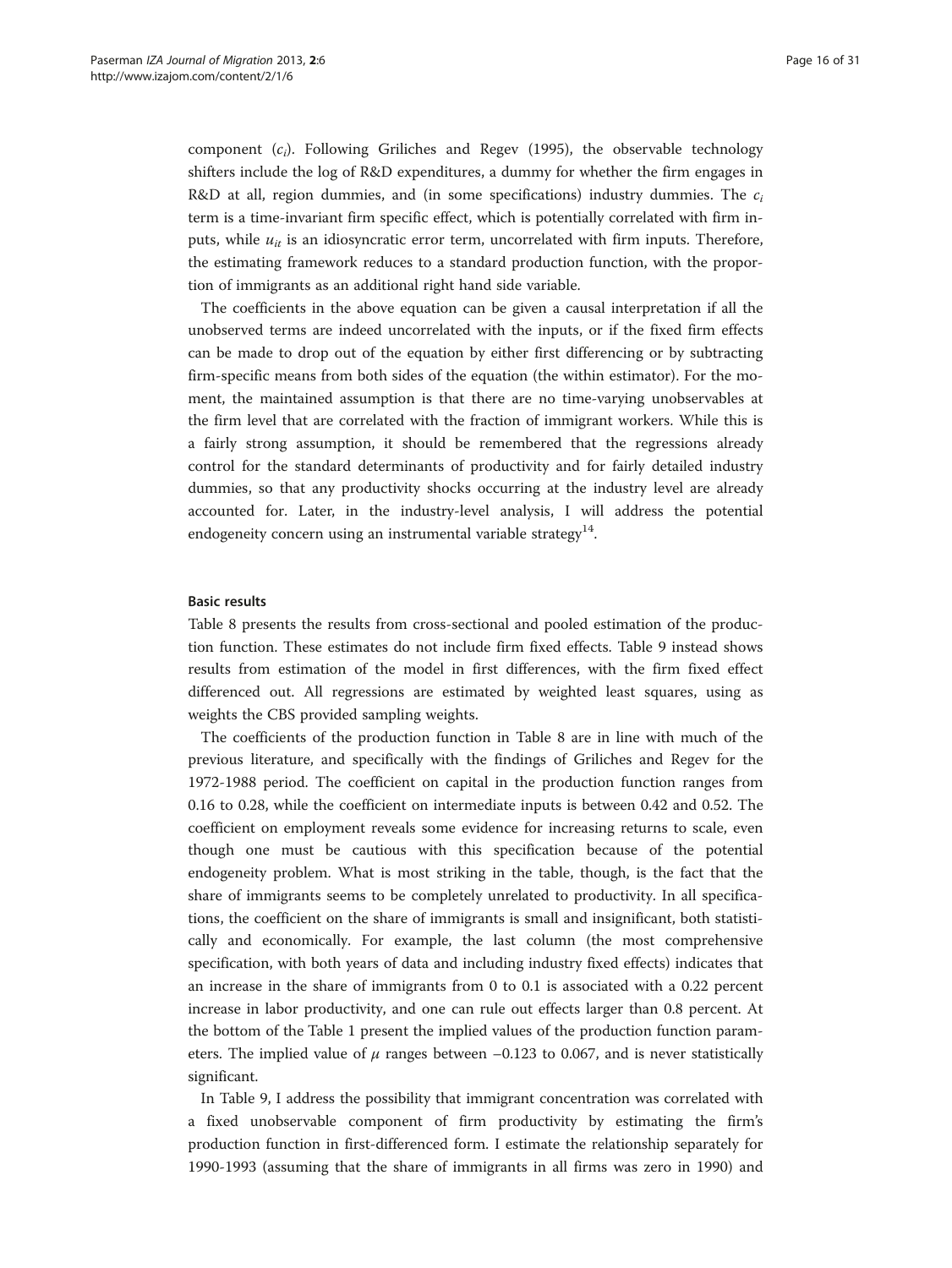Paserman

IZA

|                                        | 1993               | 1993               | 1997               | 1997              | Pooled, 1993-1997  | Pooled, 1993-1997  |
|----------------------------------------|--------------------|--------------------|--------------------|-------------------|--------------------|--------------------|
| Share immigrants                       | $-0.044(0.054)$    | 0.022(0.055)       | $-0.034(0.038)$    | 0.008(0.033)      | $-0.034(0.033)$    | 0.022(0.029)       |
| Log capital per worker                 | $0.165**$ (0.012)  | $0.242**$ (0.018)  | $0.201**$ (0.019)  | $0.278**$ (0.024) | $0.182**$ (0.012)  | $0.245**$ (0.015)  |
| Log materials per worker               | $0.517**$ (0.015)  | $0.465**$ (0.018)  | $0.472**$ (0.020)  | $0.424**$ (0.020) | $0.497**$ (0.014)  | $0.453**$ (0.014)  |
| Log employment                         | $0.042**$ (0.008)  | $0.041**$ (0.007)  | $0.048**$ (0.009)  | $0.042**$ (0.008) | $0.044**$ (0.006)  | $0.040**$ (0.006)  |
| Log R&D expenditures                   | $0.048**$ (0.009)  | $0.018**$ (0.009)  | 0.026(0.026)       | 0.019(0.025)      | $0.039**$ (0.011)  | 0.011(0.010)       |
| 1 if no R&D                            | $-0.183**$ (0.028) | $-0.096**$ (0.028) | $-0.176**$ (0.052) | $-0.059(0.063)$   | $-0.178**$ (0.027) | $-0.066**$ (0.031) |
| Region dummies                         | Yes                | Yes                | Yes                | Yes               | Yes                | Yes                |
| 3-digit industry dummies               | No.                | Yes                | No                 | Yes               | <b>No</b>          | Yes                |
| N                                      | 2087               | 2087               | 1421               | 1421              | 3508               | 3508               |
| $R^2$                                  | 0.863              | 0.895              | 0.850              | 0.890             | 0.855              | 0.887              |
| Implied production function parameters |                    |                    |                    |                   |                    |                    |
| α                                      | $0.165**$ (0.012)  | $0.242**$ (0.018)  | $0.201**$ (0.019)  | $0.278**$ (0.024) | $0.182**$ (0.012)  | $0.245**$ (0.015)  |
| β                                      | $0.517**$ (0.015)  | $0.465**$ (0.018)  | $0.472**$ (0.020)  | $0.424**$ (0.020) | $0.497**$ (0.014)  | $0.453**$ (0.014)  |
| $\vee$                                 | $0.359**$ (0.017)  | $0.334**$ (0.016)  | $0.374**$ (0.020)  | $0.340**$ (0.021) | $0.365**$ (0.013)  | $0.341**$ (0.013)  |
|                                        | $-0.123(0.150)$    | 0.067(0.164)       | $-0.092(0.102)$    | 0.023(0.097)      | $-0.092(0.089)$    | 0.066(0.086)       |

#### <span id="page-16-0"></span>Table 8 Production functions, cross-sectional and pooled estimates full sample dependent variable: log output per worker

Note: Entries in the table represent weighted least squares coefficients, where the weights are the CBS sampling weights. Robust standard errors in parentheses.

\*: Statistically different from 0 at the 10% level.

\*\*: Statistically different from 0 at the 5% level.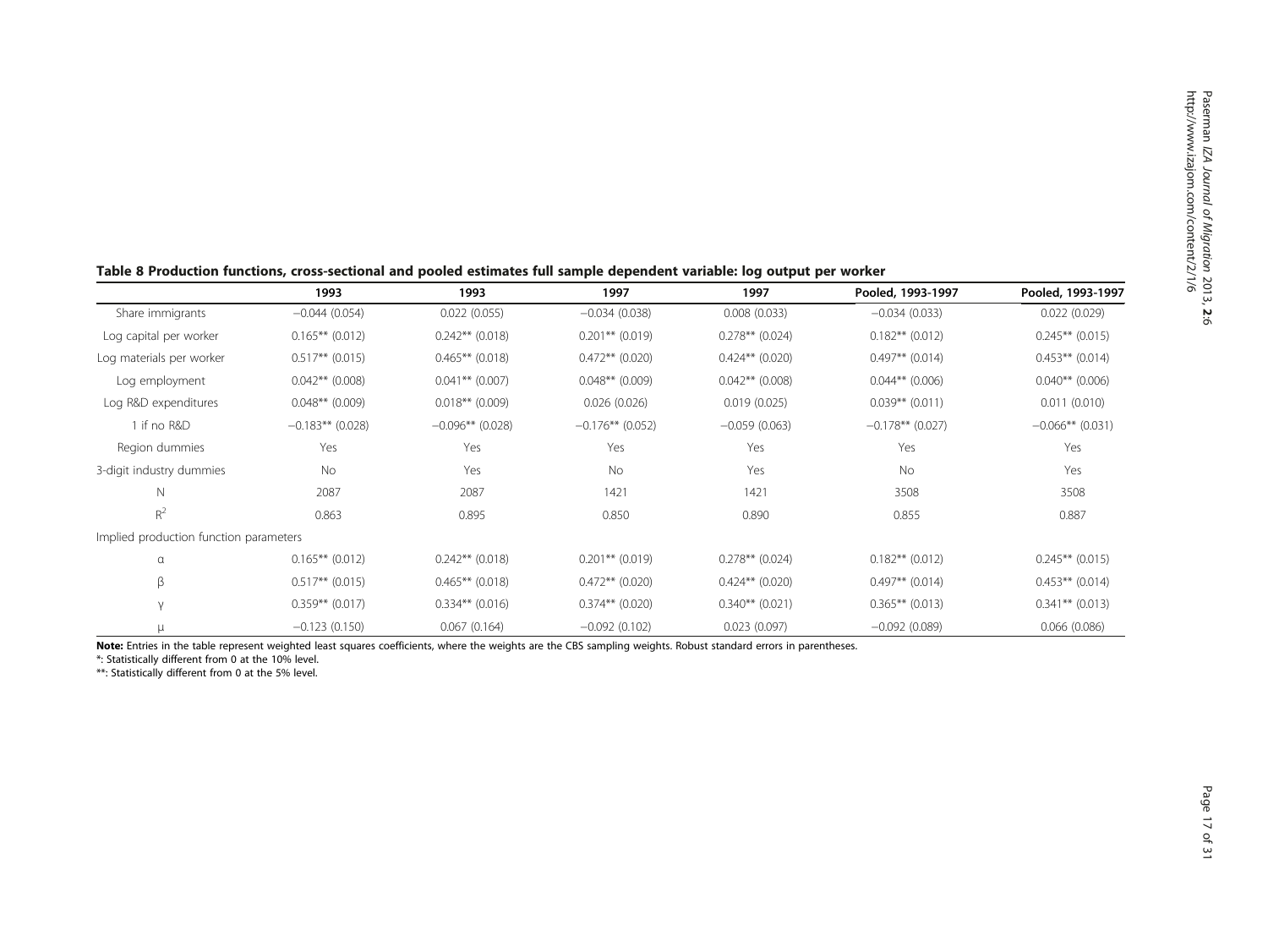|                                        |                   | Sample: all available firms |                    |                   | Sample: balanced sample |                   |
|----------------------------------------|-------------------|-----------------------------|--------------------|-------------------|-------------------------|-------------------|
|                                        | 1990-1993         | 1993-1997                   | Pooled             | 1990-1993         | 1993-1997               | Pooled            |
| Share Immigrants                       | $-0.048(0.059)$   | $-0.094**$ (0.042)          | $-0.073**$ (0.030) | 0.065(0.067)      | $-0.056(0.042)$         | $-0.029(0.036)$   |
| Log capital per worker                 | $0.188**$ (0.044) | 0.068(0.044)                | $0.121**$ (0.028)  | $0.168**$ (0.048) | 0.049(0.041)            | $0.071**$ (0.034) |
| Log materials per worker               | $0.584**$ (0.031) | $0.490**$ (0.056)           | $0.567**$ (0.030)  | $0.651**$ (0.044) | $0.449**$ (0.055)       | $0.493**$ (0.050) |
| Log employment                         | $0.085*$ (0.044)  | $-0.029(0.045)$             | 0.032(0.028)       | 0.029(0.039)      | $-0.089**$ (0.038)      | $-0.052(0.035)$   |
| Log R&D expenditures                   | 0.006(0.013)      | 0.001(0.023)                | $-0.009(0.011)$    | 0.007(0.015)      | 0.006(0.022)            | $-0.009(0.012)$   |
| 1 if no R&D expenditures               | $-0.028(0.059)$   | $-0.030(0.152)$             | $-0.088(0.060)$    | 0.012(0.079)      | $-0.005(0.153)$         | $-0.063(0.073)$   |
| Region dummies                         | Yes               | Yes                         | Yes                | Yes               | Yes                     | Yes               |
| 3-digit industry dummies               | Yes               | Yes                         | Yes                | Yes               | Yes                     | Yes               |
| Ν                                      | 1700              | 661                         | 2361               | 611               | 611                     | 1222              |
| $R^2$                                  | 0.766             | 0.864                       | 0.780              | 0.812             | 0.832                   | 0.773             |
| Implied production function parameters |                   |                             |                    |                   |                         |                   |
| α                                      | $0.188**$ (0.044) | 0.068(0.044)                | $0.121**$ (0.028)  | $0.168**$ (0.048) | 0.049(0.041)            | $0.071**$ (0.034) |
| β                                      | $0.584**$ (0.031) | $0.490**$ (0.056)           | $0.567**$ (0.030)  | $0.651**$ (0.044) | $0.449**$ (0.055)       | $0.493**$ (0.050) |
| $\vee$                                 | $0.312**$ (0.027) | $0.413**$ (0.039)           | $0.344**$ (0.024)  | $0.210**$ (0.045) | $0.413**$ (0.034)       | $0.385**$ (0.035) |
|                                        | $-0.154(0.189)$   | $-0.227**$ (0.095)          | $-0.211**$ (0.086) | 0.310(0.349)      | $-0.136(0.100)$         | $-0.076(0.092)$   |

### <span id="page-17-0"></span>Table 9 Production functions – first differences estimates dependent variable: change in log output per worker

Note: All the explanatory variables are expressed in first differences. Entries in the table represent weighted least squares coefficients, where the weights are the CBS sampling weights. Robust standard errors in parentheses.

\*: Statistically significant at the 10% level.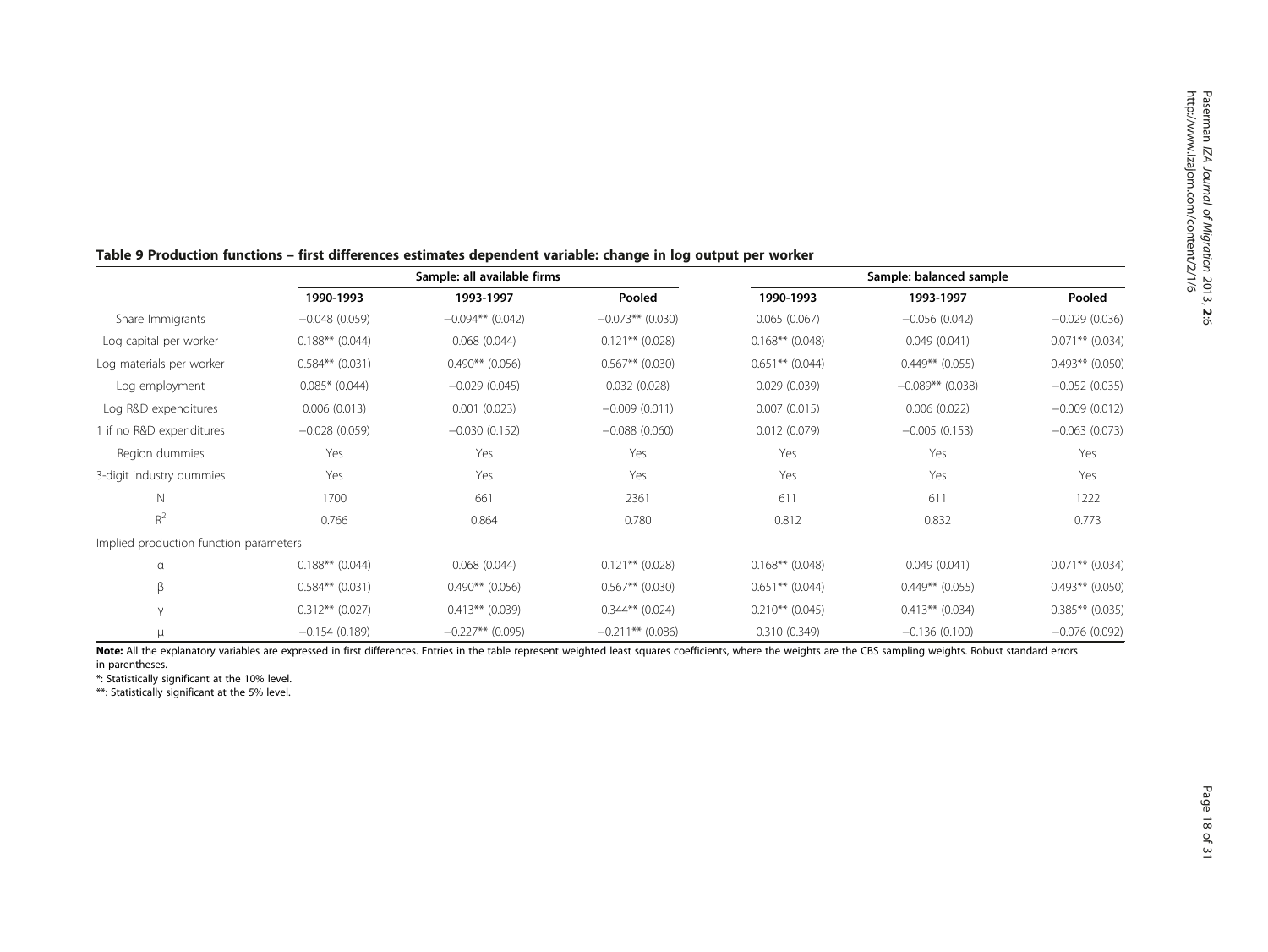1993-1997, and then pooling both periods together. The first three columns of the table present the results based on the sample of all available firms, while the next three columns restrict attention only to the balanced sample of firms that were surveyed in all three years (1990, 1993 and 1997). I now find some evidence of an adverse effect of the change in immigrant share on productivity growth for the 1993-1997 period and for the pooled specification, but the effect disappears in the balanced sample. In contrast to what seemed to emerge from the time series evidence, at the microeconomic level there is clearly no evidence of a positive effect of immigrant concentration on firm productivity.

#### Robustness Checks

I now verify whether the results are robust to using total factor productivity rather than just output per worker as the dependent variable. To calculate total factor productivity at the firm level, I use the factor share approach. For each year, I calculate the share of output accruing to labor, capital and intermediate inputs at the three-digit industry level, and I then calculate total factor productivity at the firm level as  $TFP_{ijt} = \ln(Y_{ijt})$  –  $\alpha_{jt} \ln L_{ijt} - \beta_{jt} \ln K_{ijt} - \gamma_{jt} \ln M_{ijt}$ , where *i* denotes firms, *j* denotes industries, and *t* denotes time. I then regress these measures of total factor productivity on the share of immigrants and on the other elements of the production function. The results are presented in Table 10. The first column estimates the regression in levels, while the second and third columns use the first-difference specification for the 1993-1997 period, for the full and balanced samples, respectively. Once again, it appears that, if anything, the share of immigrants has a negative effect on firm productivity.

In Table [11,](#page-19-0) I perform a series of specification checks of the basic production function estimates. For all specifications, I report the results for the regression in levels, in

|                          | Levels, all available<br>firms, 1993 and 1997 | First differences, all<br>available firms, 1990-1993<br>and 1993-1997 | First differences,<br>balanced sample,<br>1990-1993 and 1993-1997 |
|--------------------------|-----------------------------------------------|-----------------------------------------------------------------------|-------------------------------------------------------------------|
| Share immigrants         | $-0.032(0.036)$                               | $-0.093**$ (0.043)                                                    | $-0.060(0.064)$                                                   |
| Log capital per worker   | $0.140**$ (0.015)                             | 0.0249(0.041)                                                         | $-0.028(0.047)$                                                   |
| Log materials per worker | $-0.099**$ (0.014)                            | 0.014(0.030)                                                          | $-0.051(0.045)$                                                   |
| Log employment           | $0.162**$ (0.006)                             | $0.152**$ (0.041)                                                     | 0.345(0.043)                                                      |
| Log R&D expenditures     | $0.062**$ (0.019)                             | $-0.018(0.021)$                                                       | $-0.023(0.025)$                                                   |
| 1 if no R&D expenditures | $0.279**$ (0.124)                             | $-0.124(0.113)$                                                       | 0.118(0.146)                                                      |
| Region dummies           | Yes                                           | Yes                                                                   | Yes                                                               |
| 3-digit industry dummies | Yes                                           | Yes                                                                   | Yes                                                               |
| N                        | 3508                                          | 2361                                                                  | 1222                                                              |
| $R^2$                    | 0.742                                         | 0.532                                                                 | 0.631                                                             |

Table 10 Immigrants and total factor productivity: the output share approach dependent variable: total factor productivity

Note: The dependent variable is firm-level TFP calculated as  $TF_{ijt} = \ln(Y_{ijt}) - a_{jt} \ln \sum_{ijt} - \beta_{jt} \ln X_{ijt} - \gamma_{jt} \ln M_{ijt}$ , where *i* denotes firm, j denotes industry, and t denotes time. These measures are calculated using all the available data from the Industrial Surveys from 1990 to 1999.

\*: Statistically significant at the 10% level.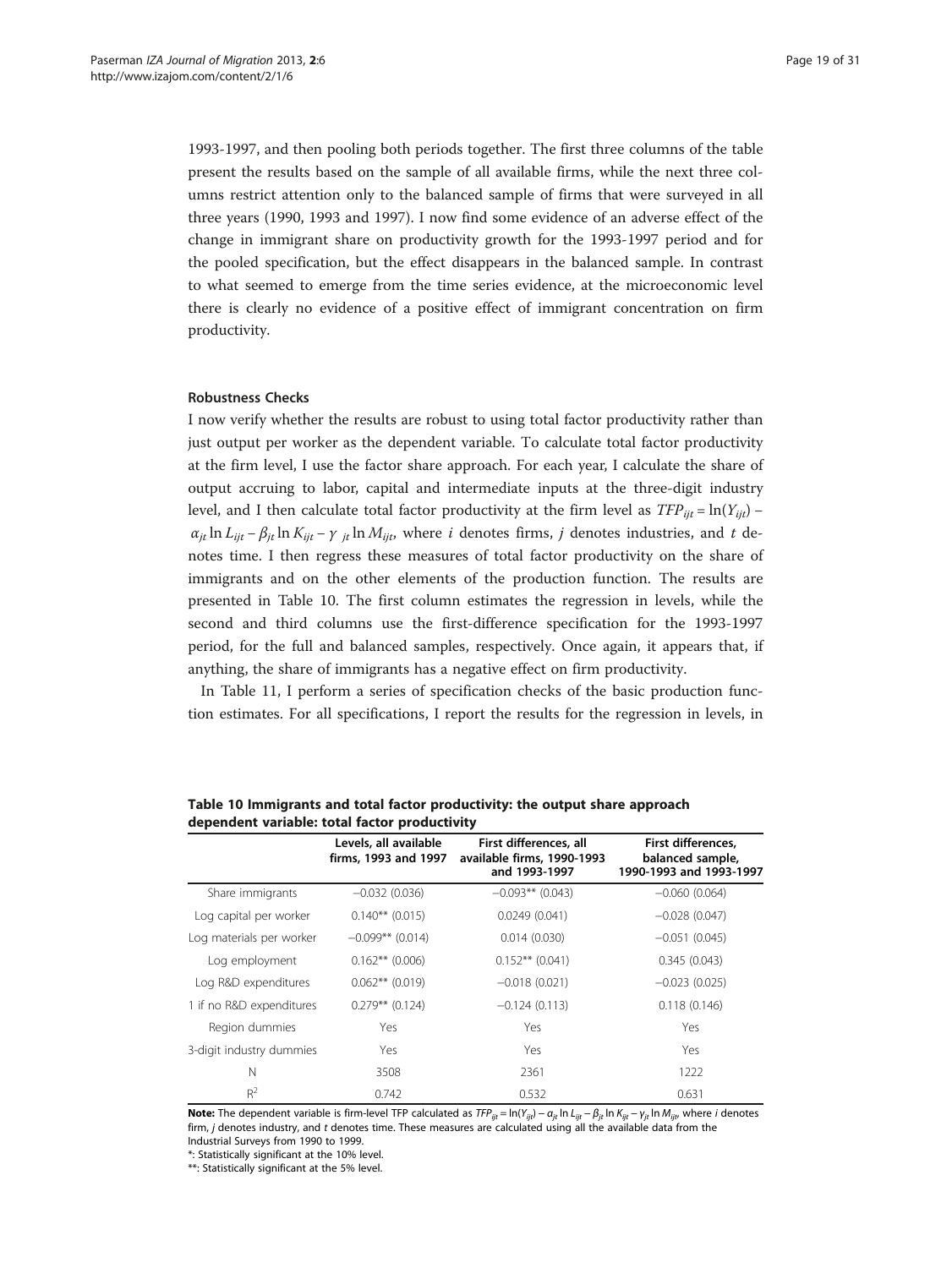# <span id="page-19-0"></span>Table 11 Production functions – nonlinearities and interactions

|                                                                          | Levels, all available firms, 1993 and 1997 | First differences, all available firms,<br>1990-1993 and 1993-1997 | First differences, balanced sample,<br>1990-1993 and 1993-1997 |
|--------------------------------------------------------------------------|--------------------------------------------|--------------------------------------------------------------------|----------------------------------------------------------------|
| Nonlinearities in immigrant share                                        |                                            |                                                                    |                                                                |
| Share immigrants                                                         | 0.047(0.079)                               | 0.028(0.085)                                                       | $-0.036(0.113)$                                                |
| Share immigrants square                                                  | $-0.039(0.097)$                            | $-0.132(0.105)$                                                    | 0.010(0.166)                                                   |
| Industry dummies                                                         | 3 digit                                    | 3 digit                                                            | 3 digit                                                        |
| Immigrant share and firm size                                            |                                            |                                                                    |                                                                |
| Share immigrants $\times$ number employed 0-9                            | 0.087(0.067)                               | $-0.110***$ (0.043)                                                | $-0.181(0.124)$                                                |
| Share immigrants $\times$ number employed 10-49                          | 0.011(0.038)                               | $-0.040(0.042)$                                                    | 0.007(0.054)                                                   |
| Share immigrants $\times$ number employed 50-99                          | 0.004(0.049)                               | $-0.050(0.042)$                                                    | $-0.055(0.046)$                                                |
| Share immigrants $\times$ number employed 100 +                          | $-0.220**$ (0.065)                         | $-0.056(0.047)$                                                    | $-0.030(0.060)$                                                |
| Industry dummies                                                         | 3 digit                                    | 3 digit                                                            | 3 digit                                                        |
| Immigrant share and technological intensity                              |                                            |                                                                    |                                                                |
| Share immigrants $\times$ low tech industry                              | $-0.104**$ (0.048)                         | $-0.126**$ (0.032)                                                 | $-0.175**$ (0.044)                                             |
| Share immigrants $\times$ medium-low tech industry                       | $-0.015(0.049)$                            | 0.065(0.060)                                                       | 0.022(0.061)                                                   |
| Share immigrants $\times$ medium-high tech industry                      | $-0.034(0.058)$                            | $0.155***$ (0.061)                                                 | 0.060(0.089)                                                   |
| Share immigrants $\times$ high tech industry                             | $-0.044(0.218)$                            | $-0.030(0.117)$                                                    | $0.311***$ (0.137)                                             |
| Industry dummies                                                         | None                                       | None                                                               | None                                                           |
| Immigrant share and 1989-1990 average years of schooling in industry     |                                            |                                                                    |                                                                |
| Share immigrants $\times$ (average years of schooling $\leq$ 10.5)       | 0.009(0.059)                               | $-0.123**$ (0.034)                                                 | $-0.111(0.077)$                                                |
| Share immigrants $\times$ (average years of schooling $\in$ [10.5, 11.5) | $-0.014(0.042)$                            | 0.045(0.053)                                                       | $-0.012(0.057)$                                                |
| Share immigrants $\times$ (average years of schooling $> 11.5$           | $-0.018(0.067)$                            | 0.063(0.071)                                                       | 0.065(0.084)                                                   |
| Industry dummies                                                         | 2 digits                                   | 2 digits                                                           | 2 digits                                                       |
| Number of observations                                                   | 3,508                                      | 2,361                                                              | 1,222                                                          |

\*: Statistically significant at the 10% level.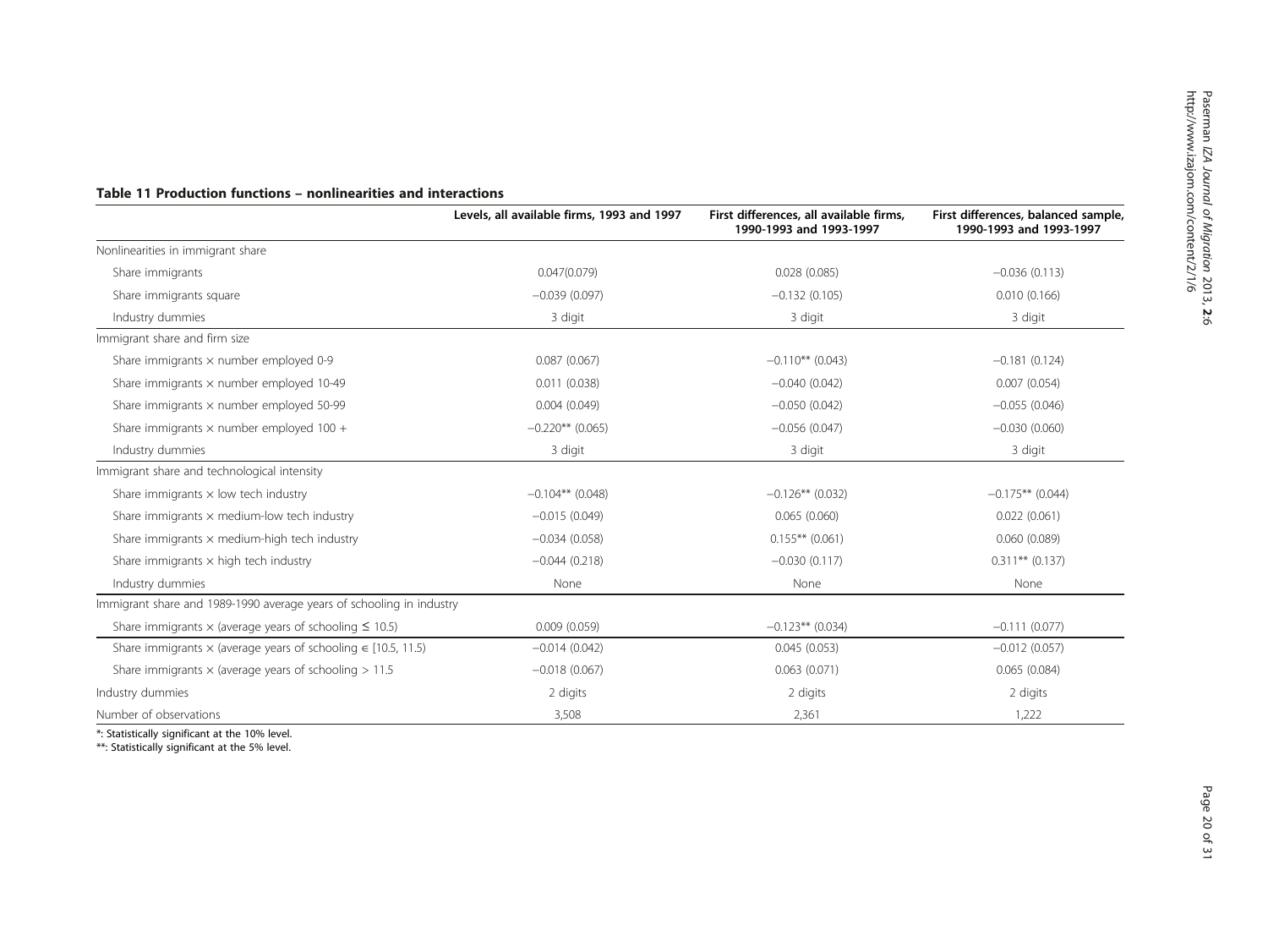first differences for the full sample, and in first differences for the balanced sample in 1993 and 1997. In the top panel of the table, I assess whether the apparent lack of a correlation between the percentage immigrants and productivity is due to nonlinearities in the production function. For example, it could be that immigrants yield productivity gains only if they are in concentrated clusters where there can be knowledge spillovers. This conjecture is soundly rejected: the quadratic term is always small and insignificant, and including it never changes the fact that the linear term is also small and insignificant.

An alternative conjecture is that the effect of immigrants varies by firm size. Again, this could be because knowledge spillovers can occur only in relatively large firms. The different specifications do not present a consistent pattern: in the regression in levels, it appears that the effect of immigrants is most pronouncedly negative in large establishments, while the differences specification suggests that the immigrant share has a negative effect on productivity especially in small firms. Overall, it is unlikely that the explanation for the lack of an effect of immigrant concentration on productivity lies in differences between small and large firms.

The next two panels investigate whether the effect of immigrants on productivity depends on the firm's level of technological intensity, and on the pre-existing level of skills at the industry level<sup>15</sup>. The third panel reveals that the share of immigrants is consistently negatively associated with productivity in low-tech industries, and the coefficient is always statistically significant at the 5 percent level. By contrast, there is some evidence for a positive effect of the immigrants share on productivity in high technology firms, especially in the first-difference specifications. However, the size and significance of the effect are sensitive to whether I use the full or the balanced sample.

The last panel in Table [11](#page-19-0) paints a similar picture, although the results are somewhat less precise. There is some evidence that immigrant concentration is negatively correlated with productivity in industries that had a relatively low-skill workforce prior to the migration wave, and is positively correlated with productivity in industries with a high skilled workforce.

I next investigate the hypothesis that perhaps only immigrants who are employed in occupations where their skills can really be put to good use (i.e., scientists) have a positive effect on productivity. I explore this possibility in Table [12](#page-21-0). For all three specifications (levels, first differences on the full sample, first differences on the balanced sample), I run a regression that includes the immigrant share among scientists and the immigrant share in all other occupations as right hand side variables. The top panel looks at the relationship in all firms. In all specifications, the correlation between the share of immigrant scientists and productivity is positive but not statistically significant. On the other hand, the coefficient on the share of immigrants in other occupations reflects the results of Tables [8](#page-16-0) and [9:](#page-17-0) small and insignificant in the levels specification, negative and significant in the first difference specification in the full sample, negative and insignificant in the first-difference specification in the balanced sample. The next panels of the table examine whether the effect of immigrant scientists differs by the type of industry. The correlation between the share of immigrants in other occupations and productivity is similar to the one found in Table [11](#page-19-0). Interestingly, though, we also find a strong negative correlation between the share of immigrant scientists and productivity in low-tech industries, suggesting that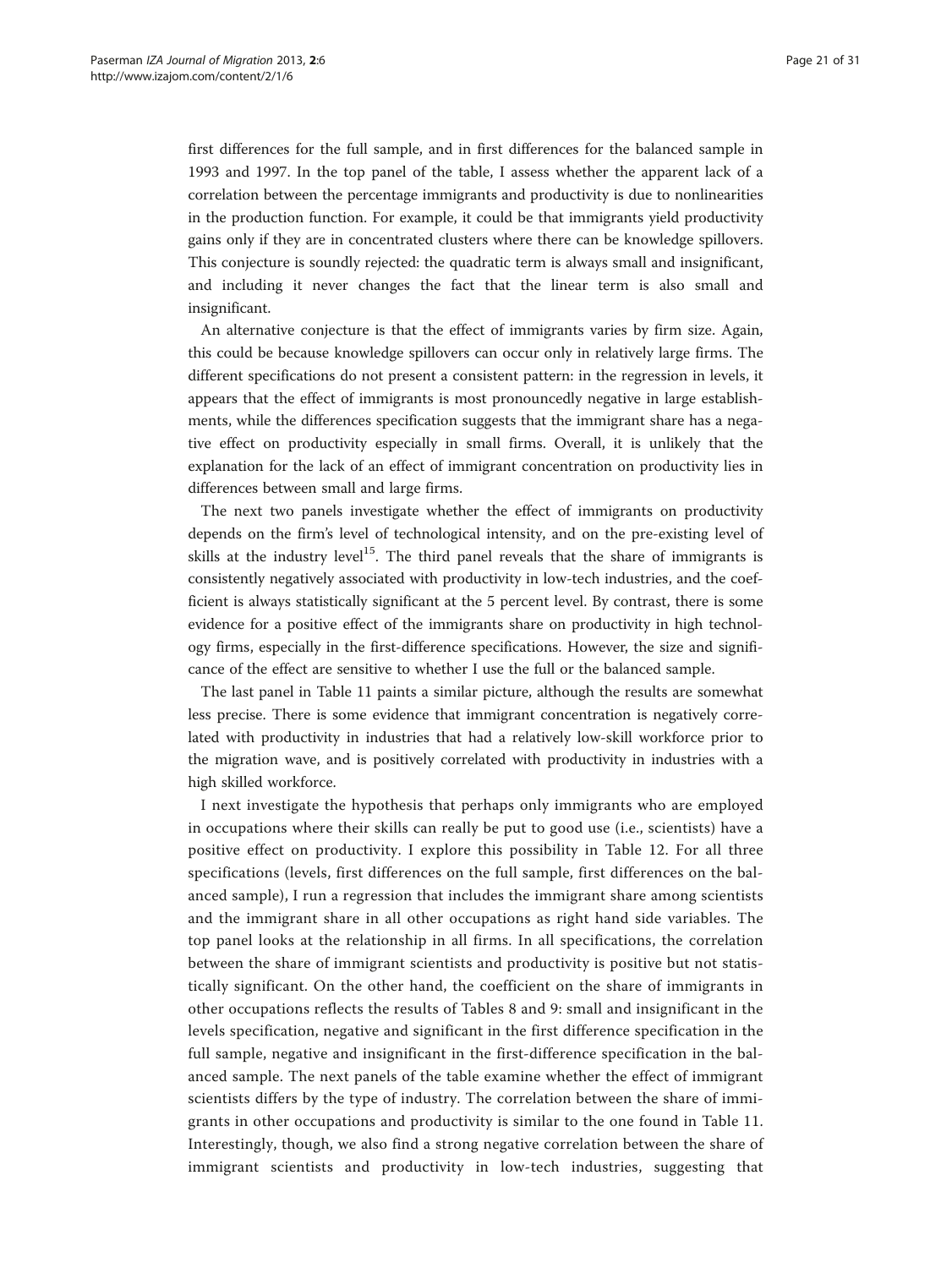# <span id="page-21-0"></span>Table 12 Production functions – immigrant scientists versus others

|                                               | Levels, all available firms, 1993 and 1997 |                                       |                               | First differences, all available firms,<br>1990-1993 and 1993-1997 |                               | First differences, balanced sample,<br>1990-1993 and 1993-1997 |
|-----------------------------------------------|--------------------------------------------|---------------------------------------|-------------------------------|--------------------------------------------------------------------|-------------------------------|----------------------------------------------------------------|
|                                               | Share immigrant<br>scientists              | <b>Share immigrants</b><br>other occ. | Share immigrant<br>scientists | Share immigrants<br>other occ.                                     | Share immigrant<br>scientists | <b>Share immigrants</b><br>other occ.                          |
| All firms                                     | 0.386(0.438)                               | 0.013(0.030)                          | 0.014(0.198)                  | $-0.073**$ (0.028)                                                 | 0.221(0.229)                  | $-0.034(0.040)$                                                |
| Industry dummies                              |                                            | 3 digit                               |                               | 3 digit                                                            |                               | 3 digit                                                        |
| Low tech industries                           | 1.005 (0.664)                              | $-0.108(0.049)$                       | $-0.977**$ (0.225)            | $-0.119**$ (0.032)                                                 | $-0.734**$ (0.258)            | $-0.154**$ (0.050)                                             |
| Medium-low tech industries                    | $-0.290(0.279)$                            | $-0.009(0.050)$                       | 0.185(0.131)                  | 0.058(0.063)                                                       | 0.254(0.294)                  | 0.019(0.069)                                                   |
| Medium-high tech industries                   | 0.092(0.212)                               | $-0.046(0.059)$                       | 0.677(0.467)                  | $0.131***$ (0.057)                                                 | 0.220(0.628)                  | 0.056(0.094)                                                   |
| High tech industries                          | 1.250 (0.882)                              | $-0.267(0.174)$                       | $-0.219(0.460)$               | 0.045(0.118)                                                       | 0.541(0.402)                  | $0.271*$ (0.148)                                               |
| Industry dummies                              |                                            | None                                  |                               | None                                                               |                               | None                                                           |
| Average years of schooling $\leq 10.5$        | $-0.352(0.512)$                            | 0.014(0.059)                          | 0.241(0.181)                  | $-0.125**$ (0.034)                                                 | 0.707(0.819)                  | $-0.124(0.077)$                                                |
| Average years of schooling $\in$ [10.5, 11.5) | $-0.046(0.386)$                            | $-0.014(0.044)$                       | 0.137(0.263)                  | 0.043(0.057)                                                       | 0.241(0.364)                  | $-0.013(0.066)$                                                |
| Average years of schooling $> 11.5$           | 0.708(0.600)                               | $-0.079(0.074)$                       | $-0.215(0.390)$               | 0.086(0.065)                                                       | $-0.150(0.332)$               | 0.056(0.087)                                                   |
| Industry dummies                              |                                            | 2 digits                              |                               | 2 digits                                                           |                               | 2 digits                                                       |

\*: Statistically significant at the 10% level.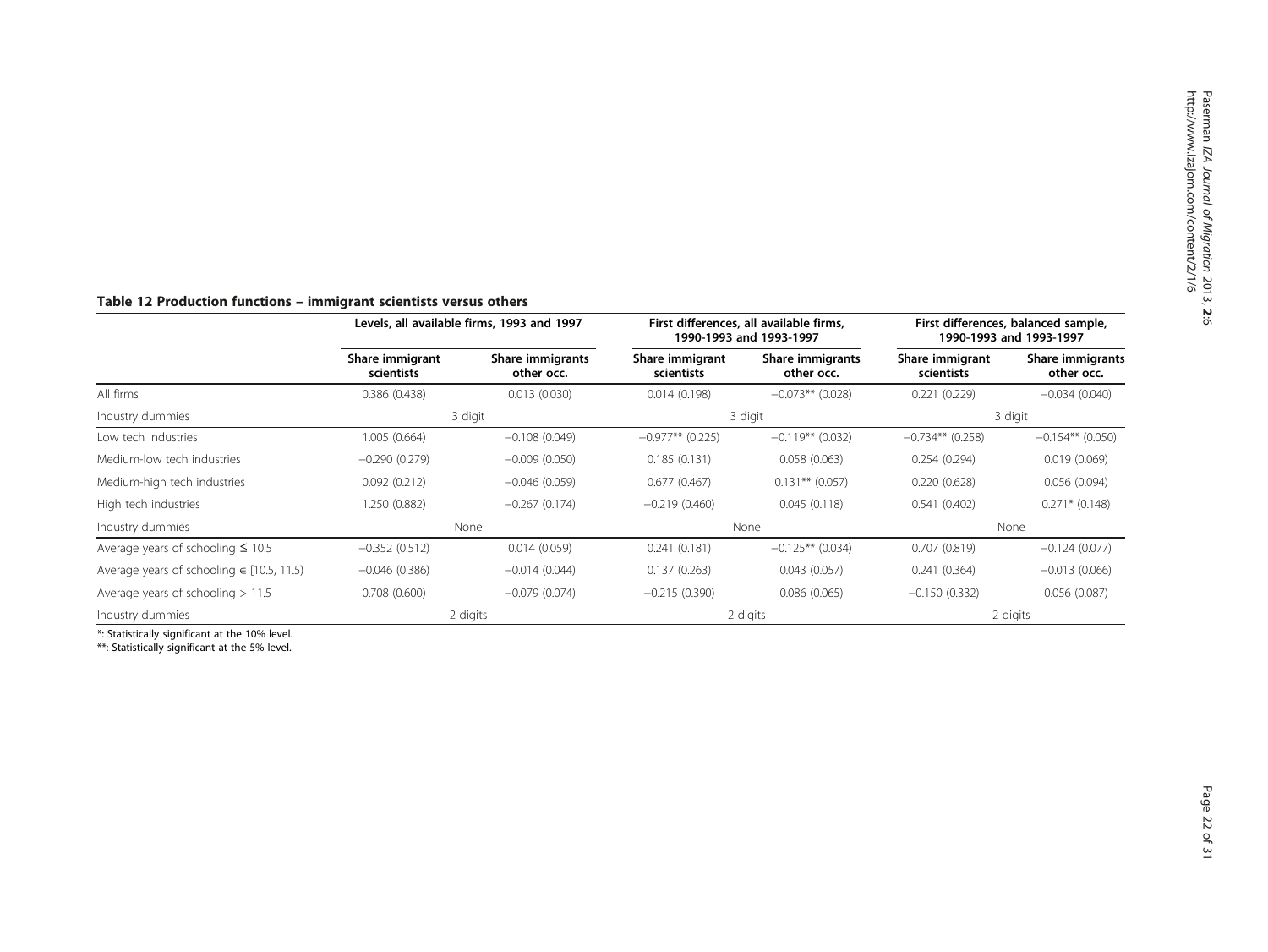<span id="page-22-0"></span>mismatched workers may be harmful for productivity. The effect of immigrant scientists in other technology categories is never statistically significant. Finally, splitting industries based on the level of education in 1989-1990 yields mostly insignificant coefficients. Altogether, there does not seem to be too much evidence that immigrants employed as scientists had any positive effects on productivity, either overall or in specific industries.

#### Industry-level regressions

Finally, I investigate the hypothesis that a firm's productivity is affected not only by its own characteristics, but also by its surroundings. For example, productive ideas from FSU immigrants might spillover to competing firms, or perhaps induce competitors (with fewer FSU immigrants) to develop independently productive ideas. If this is the case, there could be an aggregate positive effect of immigration on productivity without one that showed up differentially across plants.

To assess this conjecture, I re-estimate the production functions with data aggregated up to the three-digit industry level. If spillovers occur at the three-digit industry level (but there are no spillovers across industries), we would expect to find a positive effect of the immigrant share on productivity, even if there is no correlation between immigrant share and productivity within industries. One of the advantages of using the aggregated data is that I can use the Labor Force surveys to calculate a yearly series of the immigrant share at the industry level. This enables me to exploit the data from 1990 to 1999 in its entirety.

|                                        |                    |                      |                   | Dependent variable: log output per worker                    |                   |
|----------------------------------------|--------------------|----------------------|-------------------|--------------------------------------------------------------|-------------------|
|                                        | <b>Pooled OLS</b>  | <b>Fixed Effects</b> |                   | Fixed Effects, IV (Instrument:<br>predicted immigrant share) |                   |
| Share immigrants                       | $-0.284**$ (0.086) | $-0.028$ (.040)      | $0.216$ (.554)    | $0.052$ (.173)                                               | $-0.004$ (.308)   |
| Log capital per worker                 | $0.100***$ (.021)  | $0.007$ $(.013)$     | $0.001$ $(.015)$  | 0.005(0.014)                                                 | $0.006$ $(.013)$  |
| Log materials<br>per worker            | $0.782**$ (.022)   | $0.797**$ (.025)     | $0.806**$ (.030)  | $0.801**$ (.024)                                             | $0.797**$ (.026)  |
| Log employment                         | $0.021$ $(.014)$   | $-0.035***$ (.015)   | $-0.037**$ (.017) | $-0.041**$ (.018)                                            | $-0.045**$ (.018) |
| Time controls                          | Year dummies       | Year dummies         | Year dummies      | Two time periods                                             | Linear time trend |
| N                                      | 760                | 760                  | 760               | 760                                                          | 760               |
| $R^2$                                  | 0.960              | 0.938                | 0.875             | 0.882                                                        | 0.882             |
| First stage F- statistic               |                    |                      | 5.014             | 17.05                                                        | 10.79             |
| Implied production function parameters |                    |                      |                   |                                                              |                   |
| $\alpha$                               | $0.100***$ (.021)  | $0.007$ $(.013)$     | $0.001$ $(.015)$  | 0.005(0.014)                                                 | $0.006$ $(.013)$  |
| β                                      | $0.782**$ (.022)   | $0.797**$ (.025)     | $0.806**$ (.030)  | $0.801***$ (.024)                                            | $0.797**$ (.026)  |
| γ                                      | $0.139**$ (.019)   | $0.162**$ (.021)     | $0.156**$ (.026)  | $0.153**$ (.021)                                             | $0.153***$ (.026) |
| μ                                      | $-2.047**$ (.695)  | $-0.173$ (.246)      | 1.390 (3.680)     | 0.339(1.144)                                                 | $-0.025(2.012)$   |

#### Table 13 Production functions, three-digit industries

Notes: Entries in the table represent the coefficients in a production function regression estimated at the three-digit industry level. The share of immigrants at the three-digit industry level is taken from the Labor Force Surveys. See text for the description of the instrument. Robust standard errors robust, adjusted for clustering at the industry level, in parentheses. \*: Statistically significant at the 10% level.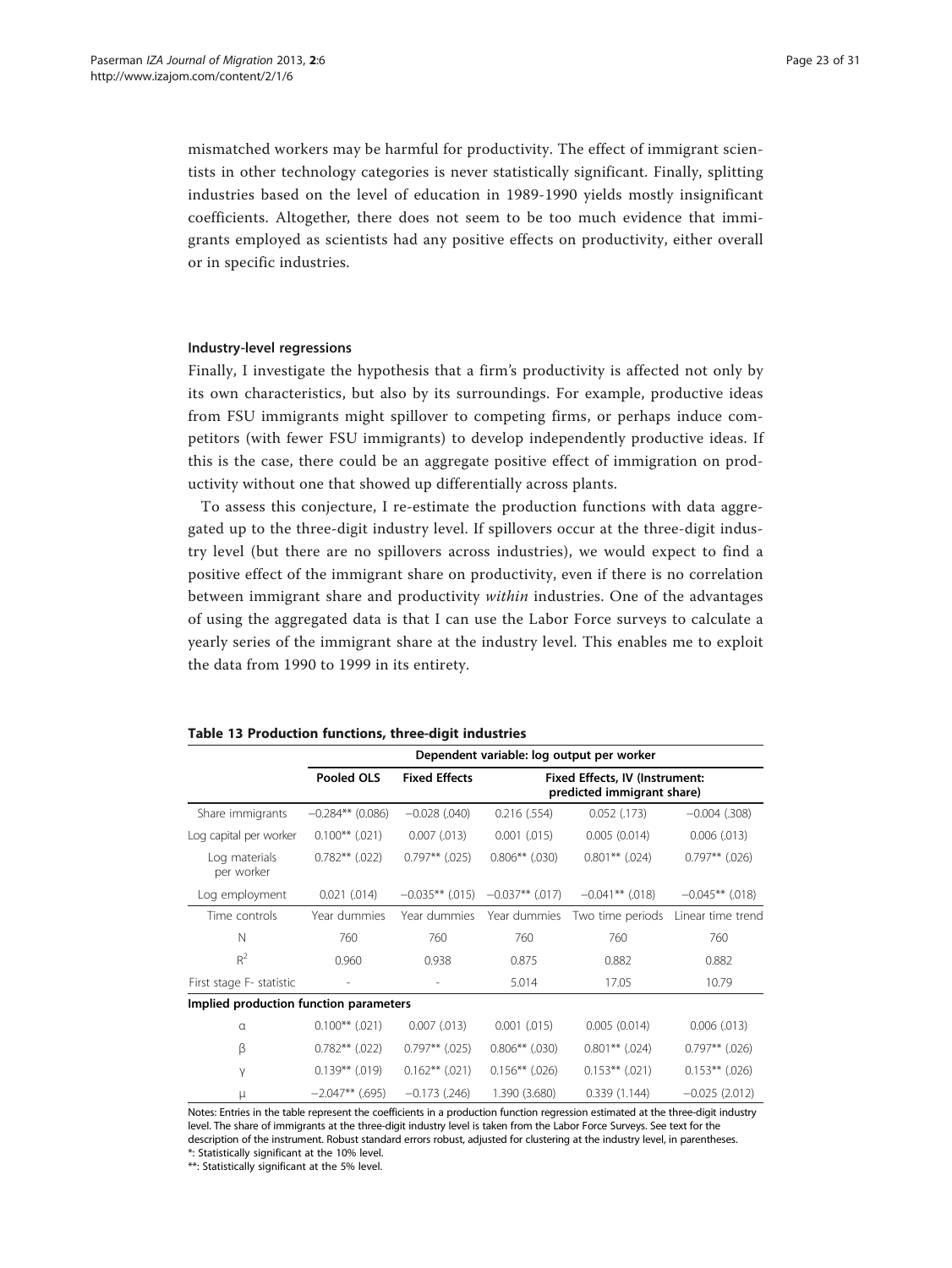<span id="page-23-0"></span>The estimates of the production function at the three-digit industry level are presented in the first two columns of Table [13](#page-22-0). The pooled OLS specification reveals a very large negative coefficient on the share of immigrants (perhaps implausibly so), but the coefficient probably reflects mostly the sorting of immigrants across industries (see also Table [7](#page-12-0)). The coefficients in the fixed effects specification are quite similar to those obtained in using the firm-level data.

An additional advantage of using the aggregated data is that it becomes possible to address the potential endogeneity of the immigrant share using an instrumental variable strategy. The instrument is an adaptation of the Card ([2001](#page-29-0)) shift-share instrument. Specifically, I calculate for every three-digit industry the predicted number of immigrants assuming that the post-1989 distribution of immigrants across industries was the same as the one in 1983. The distribution of immigrants across industries in 1983 is calculated using the Israeli Census, and immigrants are defined to be those individuals who migrated to Israel after 1971. The rationale for this instrument is that it isolates only the part of the variation in the immigrant share due to the tendency of immigrants to be employed in sectors where previous cohorts of immigrants were employed (perhaps because newer cohorts of immigrants are referred to jobs by less recent immigrants in the industries in which they are employed). Thus, the instrument should be uncorrelated with any productivity shocks at the industry level that occurred after 1989.

The IV results (with industry fixed effects) are presented in the last three columns of Table [13.](#page-22-0) It turns out that the estimates are somewhat sensitive to the exact specification of the time controls. In the base specification (with a full set of year dummies, column 3), the first stage F-statistic is quite small, indicating that there is likely to be a weak-instrument problem. The coefficient on the immigrant share is large and positive, but estimated quite imprecisely. Imposing more structure on the pattern of time effects (columns 4 and 5) alleviates the weak instruments problem (the first stage F-statistics are now above 10 in both specifications), and the coefficient on the share of immigrants becomes small and insignificant. The returns to scale parameters are not very sensitive to specification of the time effects, whereas the parameter  $\mu$  is, but it is estimated too imprecisely to draw strong conclusions.

Overall, the findings of the industry-level analysis are in accordance with those obtained using the firm-level data: there is little evidence that immigrants had any effect on productivity, nor is there evidence of knowledge spillovers at the industry level.

### 7. Conclusion

This paper has studied whether the high-skilled migration wave from the former Soviet Union to Israel had any effects on the productivity of Israeli manufacturing firms. The paper uses a unique micro-level data set, in which standard measures of productivity are augmented with information on the composition of the workforce, and, specifically, the share of immigrants at the firm level. Even though the macroeconomic is suggestive of a causal link between immigration and productivity, the detailed micro-level analysis reveals no evidence of a positive correlation between a higher concentration of immigrants and firm productivity. If anything, there is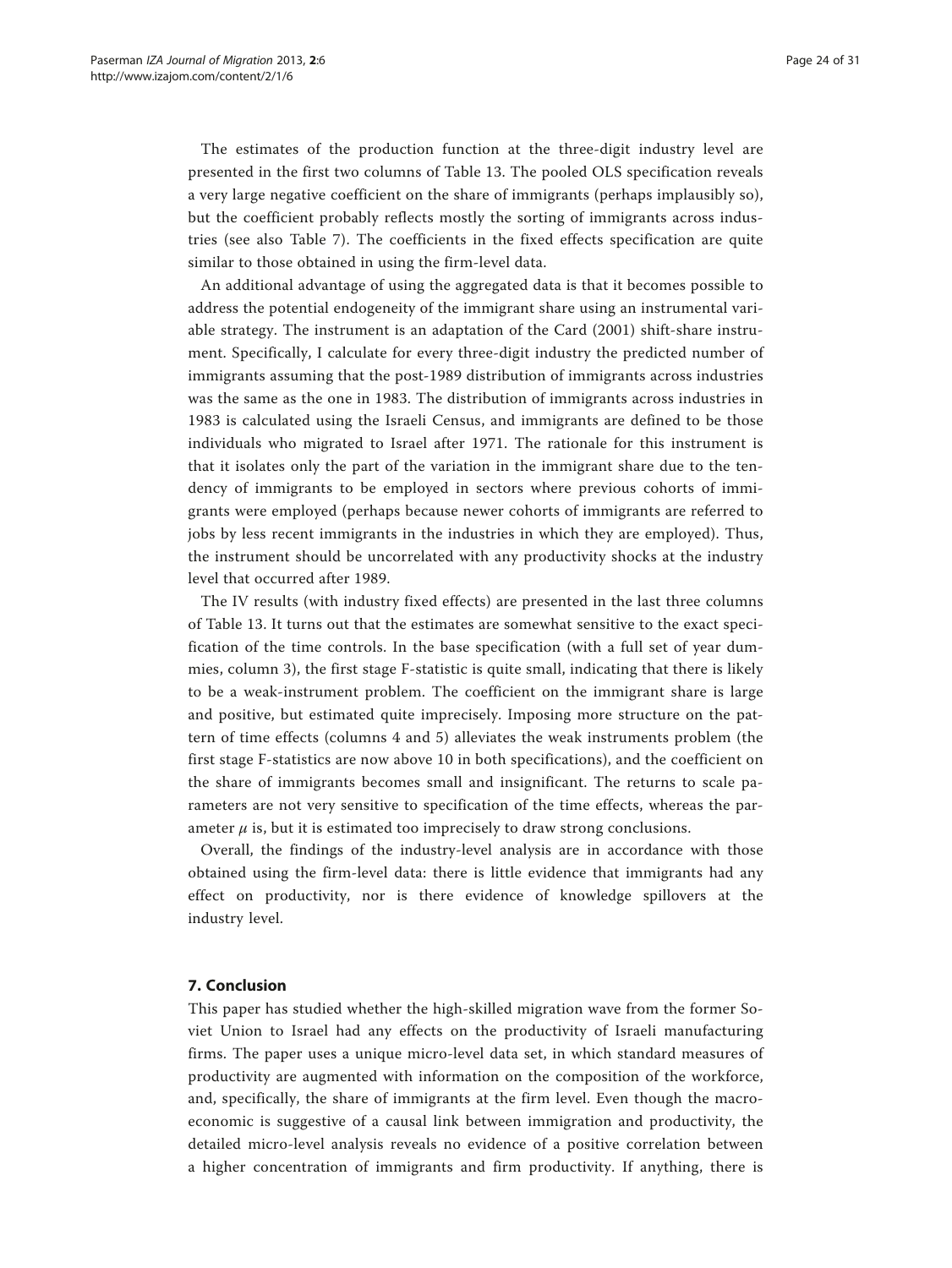robust evidence that immigrant concentration was negatively related to productivity in low-technology industries. There is some evidence of a positive effect of immigrants on productivity in high technology industries, but the magnitude and significance of the results are sensitive to the econometric specification. An industry-level analysis provides no support for the hypothesis of knowledge spillovers at the industry level.

It is worthwhile to try to reconcile these results with those in the existing literature. Quispe-Agnoli and Zavodny ([2002](#page-30-0)), using data from the U.S. manufacturing sector and an econometric approach that is similar to mine, similarly find no evidence of a positive relationship between the immigrant share and labor productivity. They conclude that "slower productivity growth may be the result of the gradual process of assimilation for many immigrants; the negative effect on productivity growth may disappear as immigrants acquire language skills and familiarity with U.S. labor market institutions." (Quispe-Agnoli and Zavodny, [2002,](#page-30-0) p. 10). On the other hand, Peri (2011), using a longer time period and data aggregated at the state level, and not limited to the manufacturing sector, reaches the opposite conclusion. He conjectures that part of the productivity effect may be attributable to efficient specialization of immigrants and natives in different types of tasks. My results are in fact consistent with both studies: at the macroeconomic level, I also find that total factor productivity increased in the medium-run (as in Peri), even though there is no evidence of increased labor productivity at the firm or the industry level (as in Quispe-Agnoli and Zavodny). One can reconcile these findings using a version of Peri's efficient specialization hypothesis, in which immigrants and natives sort themselves efficiently across industries to increase aggregate productivity. This conclusion, however, should be viewed with some caution, given the absence of a direct link between immigration and productivity.

What lessons then can be learned about the effects of high-skill immigration on productivity for other countries that plan to move towards a more skill-biased immigration policy? This paper raises some doubts as to whether Israel succeeded in exploiting the extraordinary windfall in human capital represented by the Soviet immigration to its full extent. Of course, the Israeli experience has some distinctive features that set it apart from other countries. The sheer magnitude of the migration wave made it more difficult for immigrants to find suitable jobs, and many immigrants fled the disintegrating Soviet Union in haste, and with little prior knowledge of their chances to integrate successfully in the host country. However, other features of this migration wave are likely to be shared by other immigrant-receiving countries. Language and cultural barriers may prevent immigrants, potentially even the highly skilled ones, from rapidly assimilating and contributing to the economy in proportion to their potential.

# Endnotes

<sup>1</sup> See Friedberg and Hunt ([1995](#page-29-0)) for a survey of the early literature, or Card ([2005](#page-29-0)), for a more recent appraisal. On the other hand, Borjas ([2003](#page-29-0)) argues that immigration does have an adverse effect on the employment and wages of natives with the same education and experience as that of immigrants, but there is some debate about the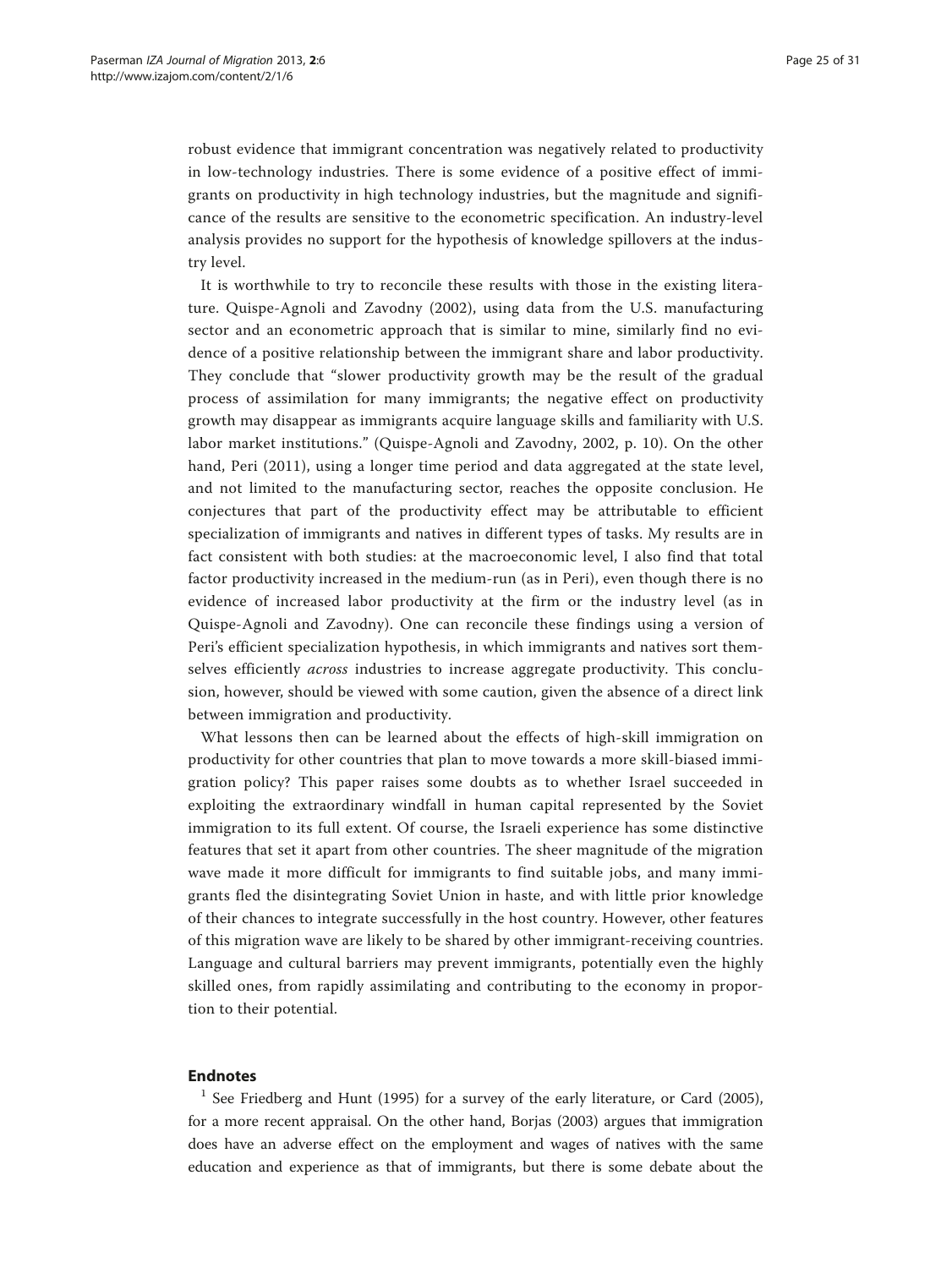effect of immigration as a whole on the average wages of native workers (Borjas, [2003](#page-29-0); Ottaviano and Peri [2012\)](#page-30-0). Studies of the Israeli experience in the 1990s have also found contrasting results: Friedberg ([2001](#page-29-0)) finds that the effect of immigration on native wages and employment is sensitive to the estimation procedure, while Cohen-Goldner and Paserman [\(2011\)](#page-29-0) find some adverse effect on wages in the short run, but no effect in the long run.

<sup>2</sup> For example, in the US output per hour in manufacturing grew at an average annual rate of 4.7 percent from 1990 to 2000, a substantial increase from the 2.8 percent increase during the 1980s (Source: [http://www.bls.gov/news.release/prod4.](http://www.bls.gov/news.release/prod4.nr0.htm) [nr0.htm\)](http://www.bls.gov/news.release/prod4.nr0.htm).

<sup>3</sup> Other papers that have looked at how the educational composition of the workforce affects productivity are Hellerstein, Neumark and Troske ([1999](#page-29-0)) and Jones [\(2001\)](#page-29-0).

 $4$  The data are from the Bank of Israel Annual Report ([2003](#page-29-0)).

<sup>5</sup> See the Appendix for the full classification of industries by technological intensity.

<sup>6</sup> About 85% of post-1989 immigrants arrived from the Former Soviet Union. The current discussion does not distinguish immigrants by country of origin, as this information is also not available in the firm-level data used in the main analysis.

 $<sup>7</sup>$  The LFS is the main source for labor force statistics in Israel, and it is the equiva-</sup> lent of the Current Population Survey in the United States.

<sup>8</sup> Weiss, Sauer and Gotlibovski [\(2003](#page-30-0)) report that more than 70% of the immigrants worked in high-skill or medium-skill occupations in the USSR, and the supply of engineers and physicians roughly doubled between 1989 and 1993.

<sup>9</sup> Capital per worker in the manufacturing sector was derived directly from the micro data. See below (Section [4\)](#page-5-0) for details of the calculations.

 $10$  The dynamic adjustment of the capital stock is key for understanding the evolution of wages over time in response to a migration shock (see Ottaviano and Peri, [2012](#page-30-0); and Cohen-Goldner and Paserman, [2011](#page-29-0), who present empirical evidence of this adjustment in the Israeli context).

 $11$  For more detailed descriptions of the sampling procedures, see [Israel Central](#page-29-0) [Bureau of Statistics \(various years](#page-29-0)).

 $12$  Specifically, I assumed that buildings depreciate fully after 35 years, equipment after 15 years, and vehicles after 8 years.

<sup>13</sup> See Hellerstein, Neumark and Troske ([1999\)](#page-29-0) and Hellerstein and Neumark ([1999](#page-29-0)) for a more elaborate version of this approach.

<sup>14</sup> I have also tried to use the Olley and Pakes semiparametric estimator (Olley and Pakes, [1996\)](#page-30-0), which explicitly accounts for the potential endogeneity of input demands, even after controlling for firm fixed effects. The resulting estimates are qualitatively and quantitatively similar to the ones reported here.

 $15$  The specification in the third panel does not include industry dummies, since technological intensity essentially varies only at the 2-digit industry level (there is within variation in the measure of technological intensity only in two 2-digit industries: 24 - manufacture of chemicals and chemical products; and 35 - manufacture of transport equipment). The specification in the fourth panel includes only 2-digit industry dummies, since the average level of schooling varies at the 3-digit industry level.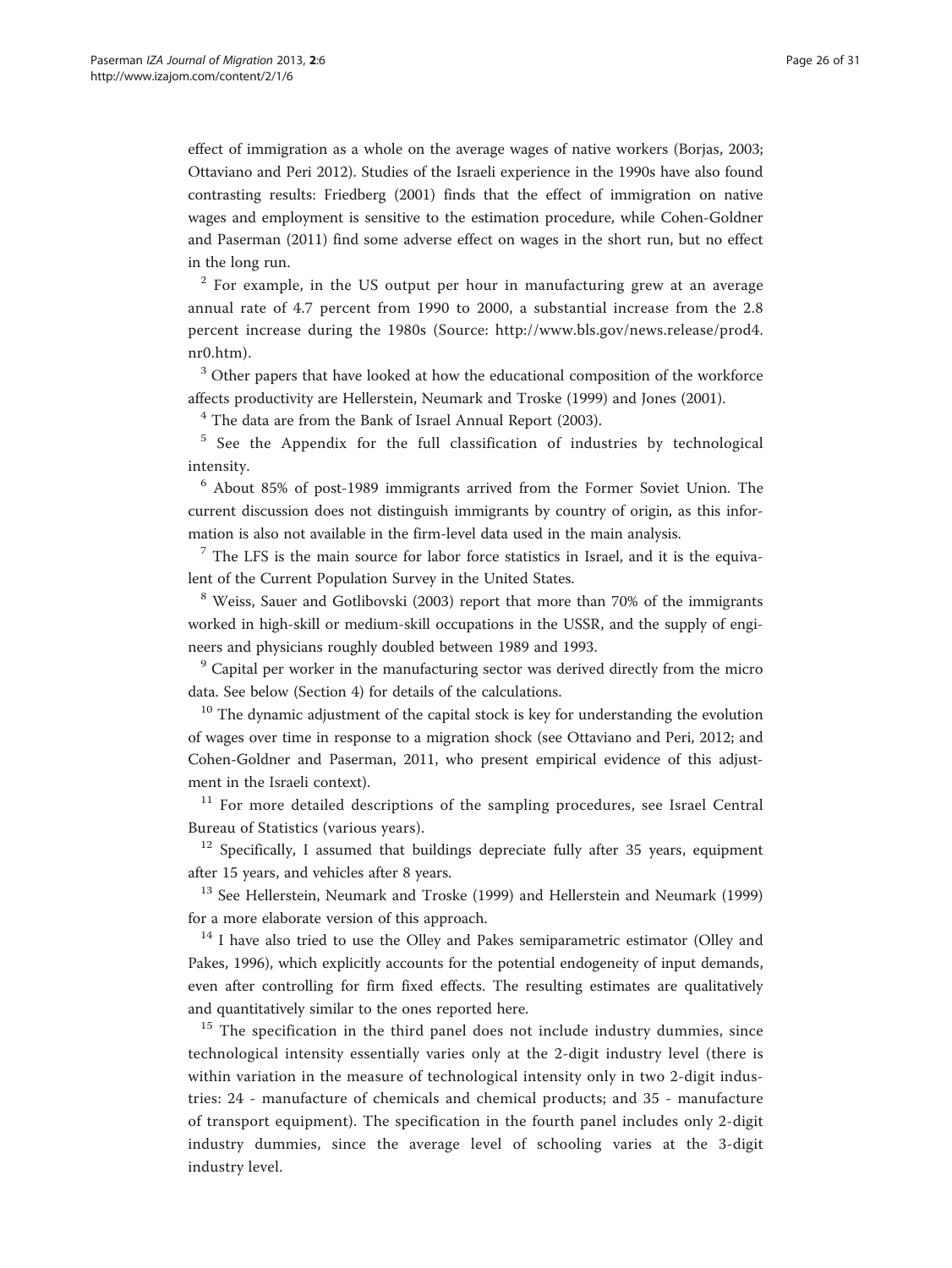# <span id="page-26-0"></span>Appendix

See below Table 14 for the full classification of industries by technological intensity.

| Table 14 Manufacturing industries, by technological intensity |  |  |  |
|---------------------------------------------------------------|--|--|--|
|---------------------------------------------------------------|--|--|--|

| Low-tech                                                        | <b>Medium-low tech</b>                                                                                                                                              | Medium-high tech                                                                             | High-tech                                                                |
|-----------------------------------------------------------------|---------------------------------------------------------------------------------------------------------------------------------------------------------------------|----------------------------------------------------------------------------------------------|--------------------------------------------------------------------------|
| 140 Processing of meat and poultry                              | 130 Quarrying of stone and sand                                                                                                                                     | 230 Manufacture of refined petroleum<br>and its products                                     | 245 Manufacture of pharmaceutical products<br>for human veterinary use   |
| 141 Processing of fruit and vegetables                          | 131 Mining of minerals and extraction of salts                                                                                                                      | 231 Processing of nuclear fuel                                                               | 300 Manufacture of office machinery                                      |
| 142 Processing of fish                                          | 138 Mining and quarrying of non-metallic<br>minerals n.e.c.                                                                                                         | 240 Manufacture of basic industrial chemicals                                                | 301 Manufacture of automatic data<br>processing machinery                |
| 143 Manufacture of edible oils, margarine<br>and oil products   |                                                                                                                                                                     | 241 Manufacture of fertilizers                                                               | 320 Manufacture of electronic components                                 |
| 144 Manufacture of dairy products<br>and ice cream              | 250 Manufacture of plastic boards and pipes                                                                                                                         | 242 Manufacture of petrochemicals and<br>plastics in primary forms                           | 321 Manufacture of semi-conductors                                       |
| 145 Manufacture of grain mill products                          | 251 Manufacture of plastic sleeves and sheets                                                                                                                       | 243 Manufacture of pesticides and disinfectants                                              | 330 Manufacture of telecommunication<br>equipment                        |
| 146 Bakeries                                                    |                                                                                                                                                                     | 244 Manufacture of paints and varnishes                                                      | 331 Manufacture of data-communication<br>equipment                       |
| 147 Manufacture of cakes, cookies and biscuits                  | 252 Manufacture of plastic containers and bottles                                                                                                                   | 246 Manufacture of soap, detergents and cosmetics                                            | 332 Manufacture of domestic electronic<br>equipment                      |
| 148 Manufacture of unleavened bread                             |                                                                                                                                                                     | 247 Manufacture of man-made fibers                                                           | 340 Manufacture of industrial equipment<br>for control and supervision   |
| 149 Manufacture of noodles and pastry                           | 253 Manufacture of products from armored                                                                                                                            | 248 Manufacture of chemical products n.e.c.                                                  | 341 Manufacture of medical and surgical<br>equipment                     |
| 150 Manufacture of sugar                                        | plastic                                                                                                                                                             | 290 Manufacture of general purpose machinery<br>and equipment, parts and maintenance thereof | 342 Manufacture of instruments for<br>measuring, testing, and navigating |
| 151 Manufacture of chocolate, cocoa,<br>and sugar confectionery | 254 Manufacture of plastic products for kitchen,<br>table and domestic uses                                                                                         | 291 Manufacture of agricultural and forestry<br>machinery parts and maintenance thereof      | 343 Manufacture of optical instruments<br>and photographic equipment     |
| 152 Manufacture of prepared food                                | 255 Manufacture of plastic products for<br>292 Manufacture of industrial machinery,<br>technical, agricultural and industrial uses<br>parts and maintenance thereof |                                                                                              | 355 Manufacture of aircraft                                              |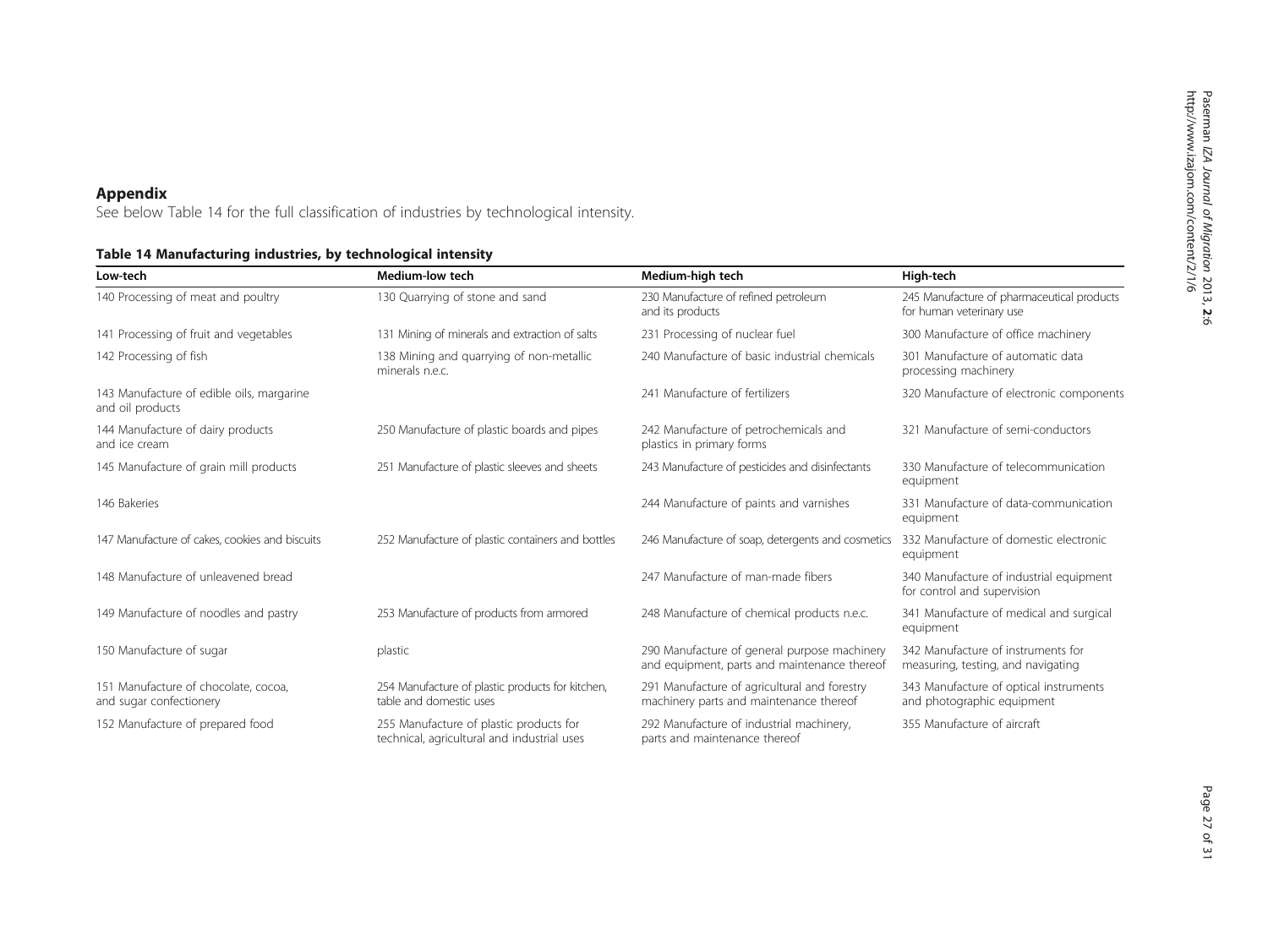# Table 14 Manufacturing industries, by technological intensity (Continued)

| 158 Manufacture of food products n.e.c                                                           |                                                                      | 293 Manufacture of machinery for construction<br>and road works, parts and maintenance thereof |
|--------------------------------------------------------------------------------------------------|----------------------------------------------------------------------|------------------------------------------------------------------------------------------------|
| 160 Manufacture of wine and other alcoholic beverages 256 Manufacture of plastic products n.e.c. |                                                                      | 294 Manufacture of domestic appliances                                                         |
| 161 Manufacture of beer and malt                                                                 | 257 Manufacture of rubber products                                   | 310 Manufacture of electric motors, generators<br>and transformers                             |
| 162 Manufacture of soft drinks                                                                   | 258 Manufacture of tyres and tubes                                   | 311 Manufacture of electricity distribution and<br>control apparatus                           |
| 163 Manufacture of tobacco products                                                              | 260 Manufacture of glass and glass products                          | 312 Manufacture of insulated wire and cables                                                   |
| 170 Spinning, winding and interweaving of yarns                                                  |                                                                      | 313 Manufacture of cells and batteries                                                         |
| 171 Weaving of fabrics                                                                           | 261 Manufacture of ceramic tiles                                     | 350 Manufacture of motor vehicles                                                              |
| 172 Weaving of terry towels                                                                      | 262 Manufacture of other ceramic products                            | 351 Manufacture of bodies for motor vehicles,<br>trailers and semi-trailers                    |
| 173 Finishing of textiles                                                                        | 263 Manufacture of cement and plaster                                | 352 Manufacture of parts for motor vehicles                                                    |
| 174 Manufacture of bedclothes and bedspreads                                                     | 264 Manufacture of articles of cement,<br>concrete, plaster and clay | 354 Manufacture of railway equipment                                                           |
| 175 Manufacturing of other textile products                                                      | 265 Cutting, shaping and finishing of stone                          | 358 Manufacture of transport equipment n.e.c.                                                  |
| 176 Manufacture of carpets and rugs                                                              | 268 Manufacture of non-metallic<br>mineral products n.e.c            |                                                                                                |
| 177 Manufacture of knitted fabrics                                                               |                                                                      |                                                                                                |
| 178 Manufacture of knitted wearing apparel                                                       | 270 Manufacture of basic iron and steel                              |                                                                                                |
| 180 Manufacture of outwear (except knitted)<br>and tailors dressmakers                           | 271 Manufacture of non-ferrous and                                   |                                                                                                |
| 181 Manufacture of swim suits                                                                    | precious metals                                                      |                                                                                                |
| 182 Manufacture of underwear (excl. knitted)                                                     | 272 Iron and steel founders                                          |                                                                                                |
| 188 Manufacture of wearing apparel n.e.c.                                                        | 273 Founders of non-ferrous metals                                   |                                                                                                |
| 190 Tanneries                                                                                    | 274 Manufacture of metal pipes                                       |                                                                                                |
|                                                                                                  | products, tanks and steam boilers                                    |                                                                                                |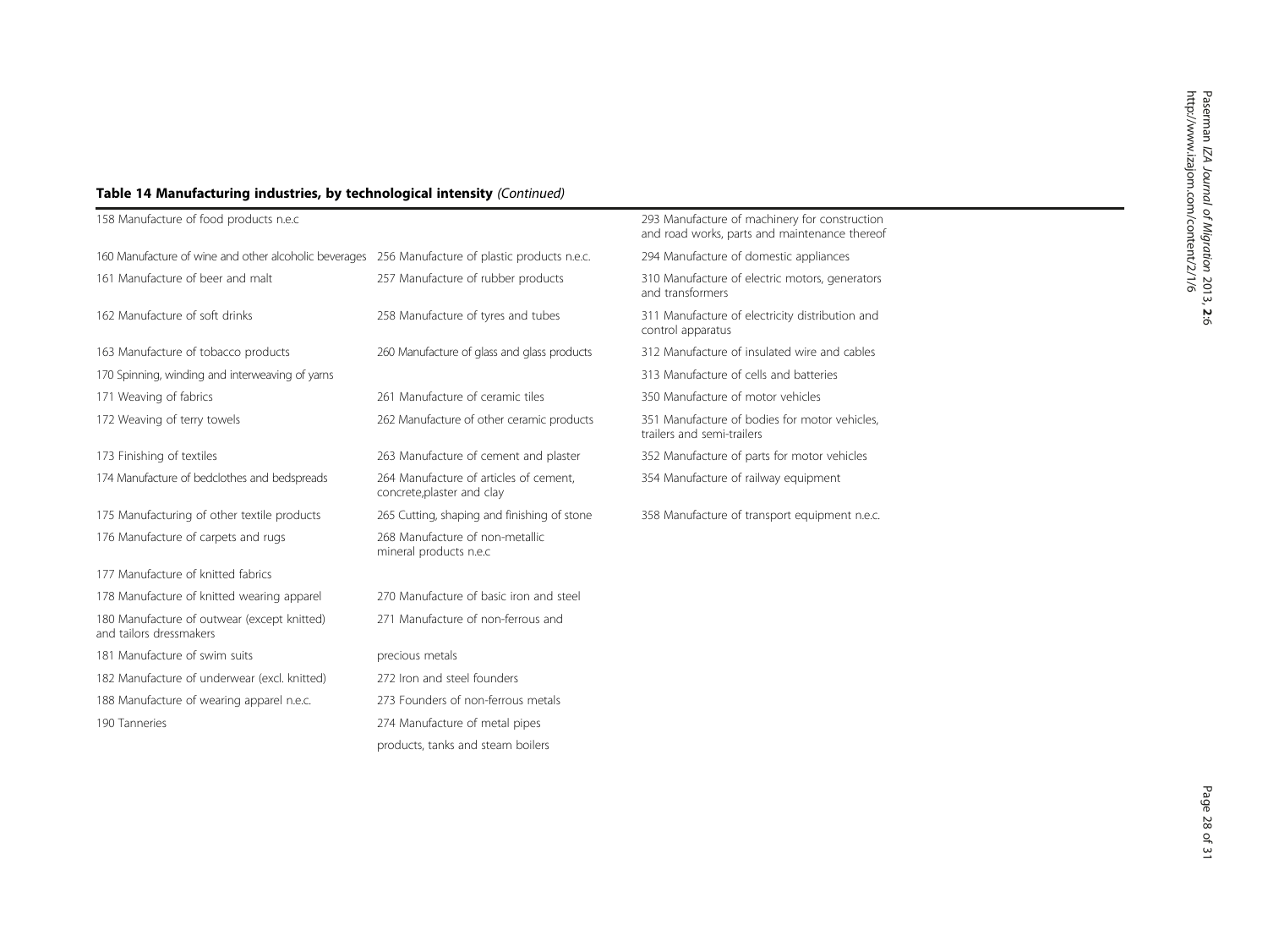# Table 14 Manufacturing industries, by technological intensity (Continued)

| 191 Manufacture of footwear and footwear<br>articles of leather and its substitutes |                                                                 |
|-------------------------------------------------------------------------------------|-----------------------------------------------------------------|
| 192 Manufacture of products of leather<br>and leather substitutes n.e.c.            | 281 Metal processing (metal workshops)                          |
| 200 Sawmills                                                                        | 282 Metal coating                                               |
| 201 Manufacture of plywood and by-products                                          | 283 Manufacture of cutlery                                      |
| 202 Manufacture of builders' carpentry and<br>joinery and of wood products n.e.c.   | 284 Manufacture of cutting and hand tools                       |
| 210 Basic manufacture of paper and cardboard                                        | 285 Manufacture of plumbing fixtures                            |
| 211 Manufacture of paper and cardboard products                                     | 286 Manufacture of tinware products                             |
| 220 Publishing of books, pamphlets and<br>other publications                        | 287 Manufacture of wire and wire products                       |
| 222 Printing and service activities related to printing                             | 288 Manufacture of metal products<br>n.e.c. and n.s.            |
| 223 Publishing and reproduction of recorded media                                   | 353 Building of ships and boats                                 |
| 360 Manufacture of furniture (excl. metal<br>and plastic one)                       | 380 Manufacture of goldsmiths' articles                         |
| 361 Manufacture of metal furniture                                                  | 381 Manufacture of silversmiths' articles                       |
| 362 Manufacture of plastic furniture                                                | 382 Manufacture of gift items                                   |
|                                                                                     | 390 Manufacture of musical instruments                          |
|                                                                                     | 391 Manufacture of sports goods                                 |
|                                                                                     | 392 Manufacture of toys and games                               |
|                                                                                     | 393 Manufacture of medical equipment and<br>orthopedic articles |
|                                                                                     | 394 Manufacture of disposable medical equipment                 |
|                                                                                     | 395 Manufacture of school and office supplies                   |
|                                                                                     | 398 Manufacture of products n.e.c.                              |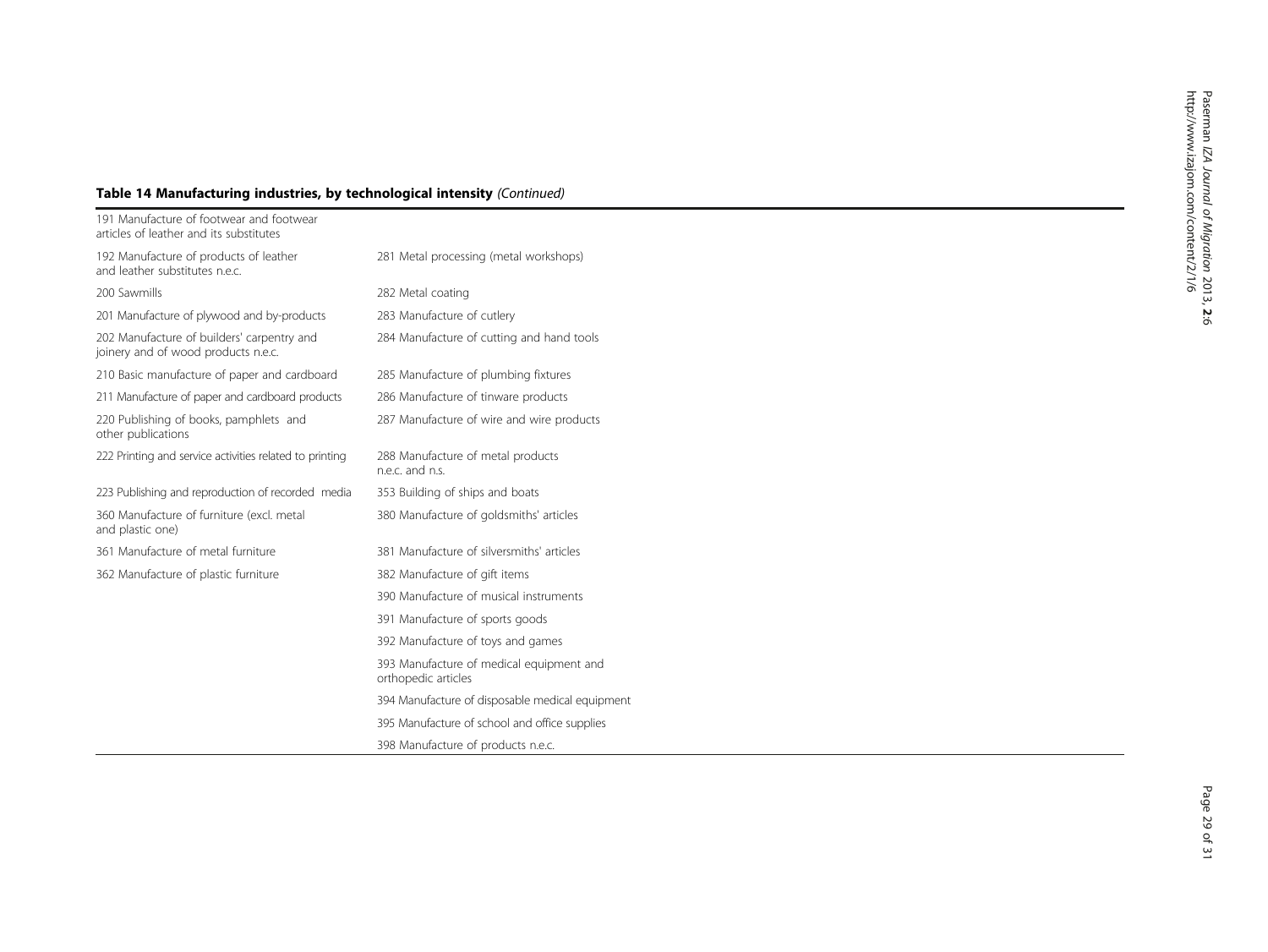#### <span id="page-29-0"></span>Competing interests

The IZA Journal of Migration is committed to the IZA Guiding Principles of Research Integrity. The author declares that he has observed these principles.

#### Acknowledgements

I wish to thank Haim Regev, Saul Lach, Jordi Jaumandreu, Marc Rysman and participants in seminars at the STE program of the Neaman Institute, at the LABORatorio Riccardo Revelli in Moncalieri, and at IZA in Bonn. Libe Crenzel, Anat Katz and Edi Mishitz of the Israeli Central Bureau of Statistics provided helpful assistance with the data. I am grateful to the Samuel Neaman Institute for generous financial support. E-mail: paserman@bu.edu.

The Responsible Editor is: Denis Fougere

#### Author details

<sup>1</sup>Boston University, Boston, USA. <sup>2</sup>NBER, Cambridge, USA. <sup>3</sup>CEPR, London, UK. <sup>4</sup>1ZA, Bonn, Germany. <sup>5</sup>CREAM, London, UK

#### Received: 7 March 2013 Accepted: 26 March 2013 Published: 29 April 2013

#### References

Bank of Israel (2003) Bank of Israel Annual Report. , Jerusalem, Israel

- Bleakley H, Chin A (2004) "Language Skills and Earnings: Evidence from Childhood Immigrants.". Review of Economics and Statistics 86(2):481–96
- Borjas GJ (2003) The Labor Demand Curve Is Downward Sloping: Reexamining the Impact of Immigration on the Labor Market. Quarterly Journal of Economics 118, No. 4:1335–1374
- Card D (January 2001) Immigrant Inflows, Native Outflows, and the Local Labor Market Impacts of Higher Immigration. Journal of Labor Economics 19(1):22–64
- Card D (November 2005) Is the New Immigration Really So Bad? Economic Journal 115(507):F300–323
- Chaloff J, Lemaître G (2009) Managing Highly-Skilled Labour Migration: A Comparative Analysis of Migration Policies and Challenges in OECD Countries," OECD Social, Employment and Migration Working Papers, No. 79. OECD Publishing, http://dx.doi.org/10.1787/225505346577
- Cohen-Goldner S, Daniele PM (2011) The Dynamic Impact of Immigration on Natives' Labor Market Outcomes: Evidence from Israel. European Economic Review 55(8):1027–45
- Cohen-Goldner S, Eckstein Z (2010) Estimating the Return to Training and Occupational Experience: The Case of Female Immigrants. Journal of Econometrics 156(1):86–105
- Eckstein Z, Weiss Y (2002) 'The Integration of Immigrants from the Former Soviet Union in the Israeli Labor Market. In: Ben-Bassat A (ed) The Israeli Economy, 1985-1998: From Government Intervention to Market Economics, Essays in Memory of Prof. Michael Bruno. MIT Press, Cambridge
- Eckstein Z, Weiss Y (2004) On the Wage Growth of Immigrants: Israel 1990-2000. Journal of the European Economic Association 2(4):665–695
- Friedberg RM (2000) "You Can't Take It with You? Immigrant Assimilation and the Portability of Human Capital". Journal of Labor Economics 18(2):221–51
- Friedberg RM (2001) The Impact of Mass Migration on the Israeli Labor Market. Quarterly Journal of Economics 116(4):1373–1408
- Friedberg RM, Hunt J (Spring 1995) The Impact of Immigrants on Host Country Wages, Employment and Growth. Journal of Economic Perspectives 9(2):23–44

Gandal Neil H, Gordon H, Slaughter Matthew J (2004) Technology, Trade and Adjustment to Immigration in Israel. European Economic Review 48(2):403–428

- Griliches Z, Regev H (1995) Firm Productivity in Israeli Industry: 1979-1988. Journal of Econometrics 65(1):175–203
- Hellerstein Judith K, Neumark D (1999) Sex, Wages, and Productivity: An Empirical Analysis of Israeli Firm-Level Data. International Economic Review 40(1):95–123
- Hellerstein Judith K, Neumark D, Troske Kenneth R (1999) Wages Productivity and Worker Characteristics: Evidence from Plant-Level Production Functions and Wage Equations. Journal of Labor Economics 17(3):409–446
- Hercowitz Z (2002) Capital Accumulation, Productivity and Growth in the Israeli Economy. In: Ben-Bassat A (ed) The Israeli Economy, 1985-1998: From Government Intervention to Market Economics, Essays in Memory of Prof. Michael Bruno. MIT Press, Cambridge
- Hercowitz Z, Lavi Y, Melnick R (1999) The Impact of macroeconomic Factors on Productivity in Israel, 1960-1996. Bank of Israel Economic Review(72):103–124
- Huber P, Landesmann M, Robinson C, Stehrer R (2010) Migrants' Skills and Productivity: A European Perspective. National Institute Economic Review 213:R20–34
- Hunt J, Gauthier-Loiselle M (2010) How Much Does Immigration Boost Innovation? American Economic Journal: Macroeconomics 2(2):31–56

Israel Central Bureau of Statistics (1990-1999) (2999) Manufacturing and Crafts Surveys. , Jerusalem, Israel Jones P (2001) Are Educated Workers Really More Productive? Journal of Development Economics 64(1):57–79 Kangasniemi M, Mas M, Robinson C, Serrano L (2012) The Economic Impact of Migration: Productivity Analysis for Spain

- and the UK. Journal of Productivity Analysis 38(3):333–43 Katz LF, Summers LH (1989) Industry Rents: Evidence and Implications. Brookings Papers on Economic Activity 0(Special Issue):209–275
- Lewis EG (2003) Local Open Economies within the U.S.: How Do Industries Respond to Immigration? Federal Reserve Bank of Philadelphia, WP 04-01
- Lewis EG (2011) Immigration, Skill Mix, and Capital-Skill Complementarity. Quarterly Journal of Economics 126(2):1029–1069